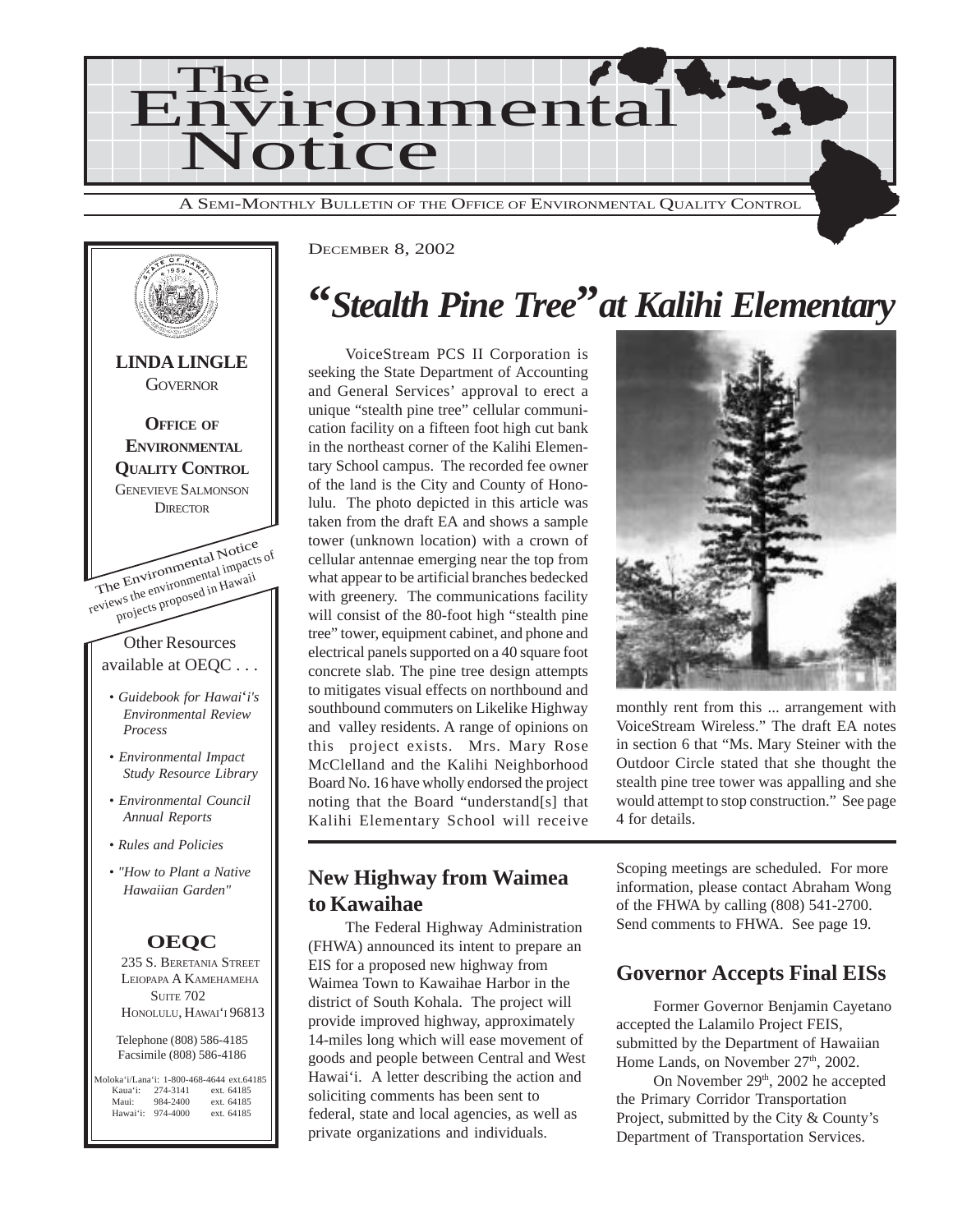# Table of Contents

DECEMBER 8, 2002

## 1 **O'ahu Notices**

## **Draft Environmental Assessments**

| (3) Voicestream Wireless Cellular Communications Site at Kalihi                                             |  |
|-------------------------------------------------------------------------------------------------------------|--|
|                                                                                                             |  |
|                                                                                                             |  |
| <b>Final Environmental Assessments/</b><br><b>Findings of No Significant Impacts (FONSI)</b>                |  |
| <b>Final Environmental Impact Statements</b>                                                                |  |
| <b>National Environmental Policy Act</b><br>Notice of Intent to Prepare An Environmental Assessment for the |  |
| <b>Previously Published Projects Pending Public Comments</b>                                                |  |

## 3 **Maui Notices**

#### **Final Environmental Assessments/ Findings of No Significant Impacts (FONSI)**

Draft Environmental Assessments ..........

| (1) Hale Makua Kahului 16-Bed Expansion and Related |  |
|-----------------------------------------------------|--|
|                                                     |  |
|                                                     |  |
|                                                     |  |

### 2 **[Moloka'i Notices](#page-9-0)**

#### **Previously Published Projects Pending Public Comments** Draft Environmental Assessments [.................................................... 10](#page-9-0)

## 6 **[Hawai'i Notices](#page-10-0)**

| <b>Final Environmental Impact Statements</b>                 |  |
|--------------------------------------------------------------|--|
|                                                              |  |
| <b>Previously Published Projects Pending Public Comments</b> |  |
|                                                              |  |

### 7 **Kaua'i Notices**

| <b>Previously Published Projects Pending Public Comments</b> |  |
|--------------------------------------------------------------|--|
|                                                              |  |

## s **Shoreline Notices**

## V **Pollution Control Permit Applications**

### ^ **Coastal Zone News**

|--|

## 0 **Land Use Commission Notices**

| Hualalai Village Condominium and Pacific Cultural Center |  |
|----------------------------------------------------------|--|
|                                                          |  |

## G **Federal Notices**



*OEQC intends to make the information in this bulletin accessible to everyone. Individuals that require this material in a different format (such as large type or braille), should contact our office for assistance.*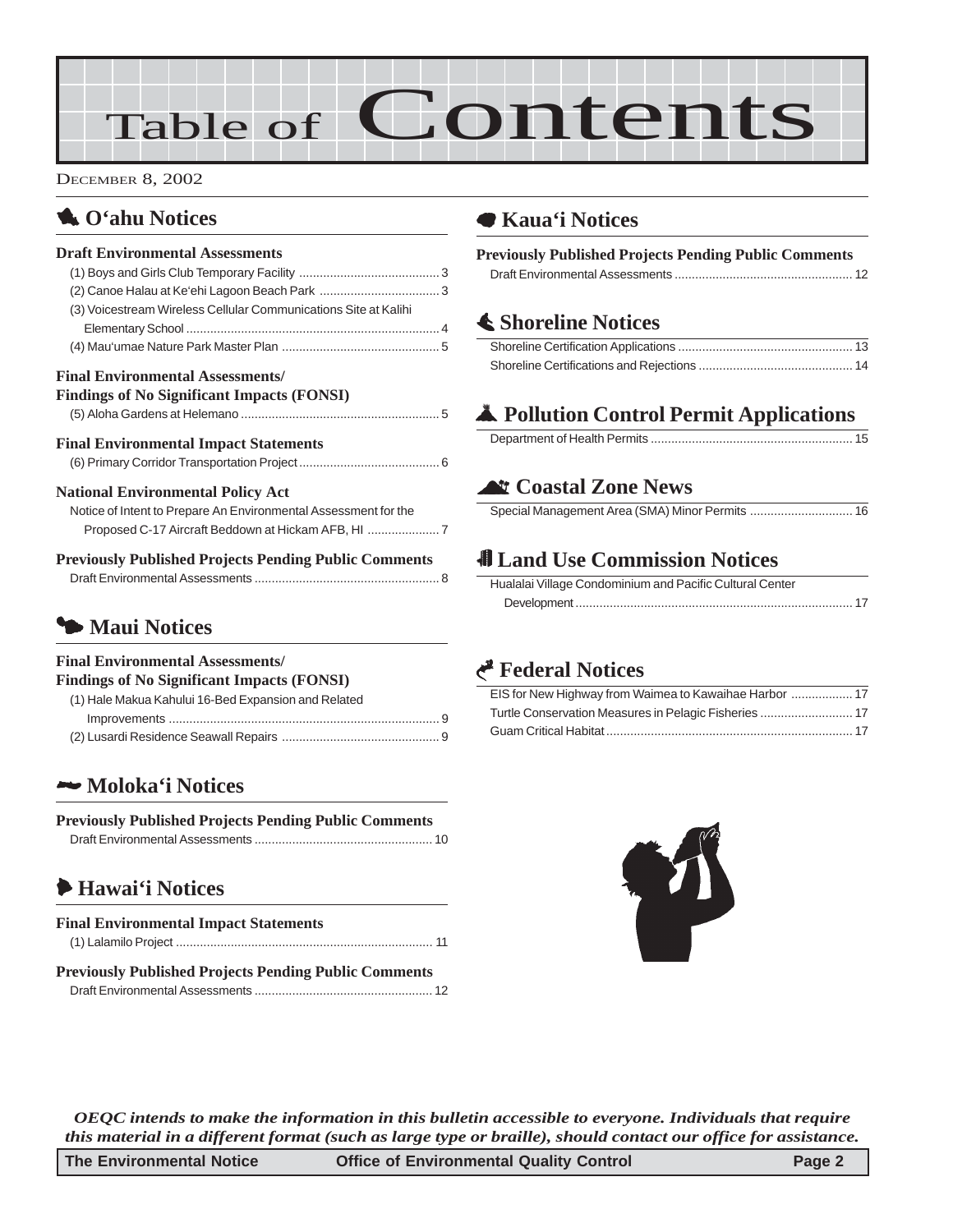<span id="page-2-0"></span>DECEMBER 8, 2002 **O'ahu Notices Draft Environmental Assessments (1) Boys and Girls Club Temporary Facility District**: Wai'anae **TMK**: 8-9-07:009 **Applicant**: City and County of Honolulu Department of Community Services 715 S. King Street, Suite 311 Honolulu, Hawai'i 96813 Contact: Pablo Venenciano (523-4073) **Approving Agency/Accepting Authority**: Same as above. **2 3 4 5 1 6 6 6 6 6**

> undeveloped land until such time that Nanakuli High School proceeds with its own plans for the area. At that time the temporary buildings will be moved to another location. Project impacts are primarily related to short-term construction noise and fugitive dust, which will be mitigated through compliance with the appropriate State and County regulations.



### **(2) Canoe Halau at Ke'ehi Lagoon Beach Park**

| District:                         | Honolulu                                 |  |
|-----------------------------------|------------------------------------------|--|
| TMK:                              | $1-1-003:006,007$                        |  |
| Applicant:                        | City and County of Honolulu              |  |
|                                   | Department of Design and Construction    |  |
|                                   | 650 South King Street                    |  |
|                                   | Honolulu, Hawai'i 96813                  |  |
|                                   | Contact: Laverne Higa (527-6246)         |  |
| <b>Approving Agency/Accepting</b> |                                          |  |
| <b>Authority:</b>                 | Same as above.                           |  |
| <b>Consultant:</b>                | Gerald Park Urban Planner (942-7484)     |  |
|                                   | 1400 Rycroft Street, Suite 876           |  |
|                                   | Honolulu, Hawai'i 96814                  |  |
| <b>Public Comment</b>             |                                          |  |
| Deadline:                         | January 7, 2003                          |  |
| <b>Status:</b>                    | DEA First Notice pending public comment. |  |
|                                   | Address comments to the applicant with   |  |
|                                   | copies to the consultant and OEQC.       |  |
|                                   |                                          |  |

**Consultant**: Townscape, Inc.

**Deadline**: January 7, 2003

**Required**: Permit-Minor

environmental reviews.

used for their facilities.

**Public Comment**

900 Fort Street Mall, Suite 1160 Honolulu, Hawai'i 96813

The Boys and Girls Club received an EDI-SP grant from the U.S. Department of Housing and Urban Development. The Boys and Girls Club proposes to construct a temporary facility for program activities at Nanakuli High School. The site for the proposed activity is the east portion of the Nanakuli High School property, which is located at 89-980 Nanakuli Avenue, Wai'anae, HI 96792. This Draft EA has been prepared pursuant to the Federal HUD regulations, 24 CFR Part 58 and the Hawai'i Revised Statutes, Chapter 343, concerning

The temporary facility is expected to serve between 80 - 100 children daily. The facility will consist of: 1 administrative office trailer and 1 storage trailer with covered deck, 1 volleyball court, 1 volleyball/basketball court and a parking lot. Nanakuli High School will grass the property up to the BGC facility. The BGC in turn, will grass the remaining area

The BGC and Nanakuli High School have a Memoran-

dum of Agreement whereby the BGC is allowed use of

**Status:** DEA First Notice pending public comment.

**Permits** Grading, Building, Conditional Use

Contact: Konia Freitas (536-6999 x 105)

Address comments to the applicant with copies to the consultant and OEQC.

1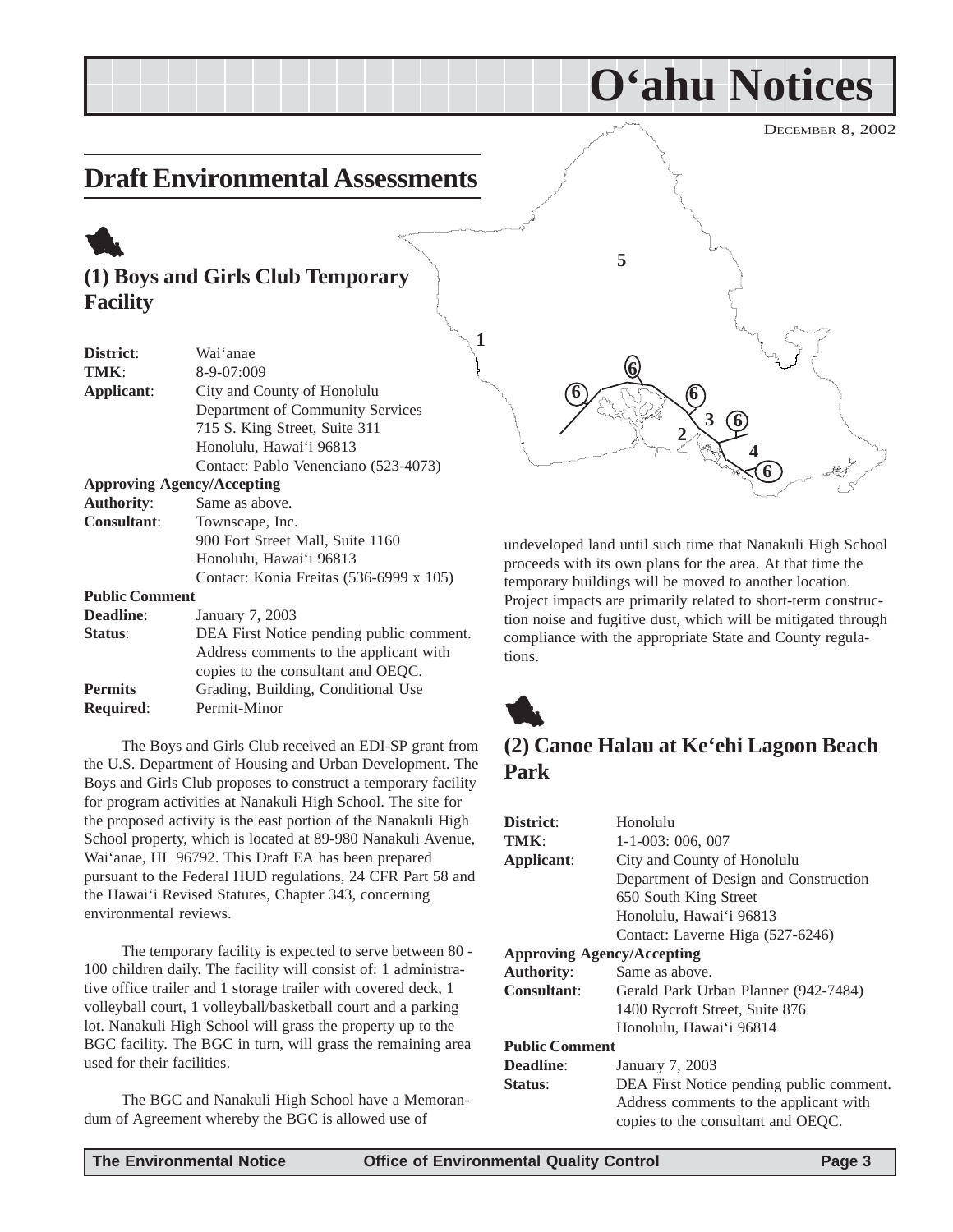<span id="page-3-0"></span>DECEMBER 8, 2002

| <b>Permits</b>   | SMA; Grubbing, Grading, Stock- |
|------------------|--------------------------------|
| <b>Required:</b> | piling; Building; Water; Noise |

The Department of Design and Construction, City and County of Honolulu, proposes to construct a canoe halau at Ke'ehi Lagoon Park, Honolulu District, City and County of Honolulu, State of Hawai'i. The Park encompasses an area of 71.976 acres.

A building site of approximately 3,000 gross square feet has been selected. The building site is located at the toe of one of two elongated grass mounds fronting the shoreline. The grass mounds provide an elevated viewing area for canoe races. The structure will be "tucked" into the east-facing slope of the mound nearest to Honolulu International Airport. The facility does not encroach into the established 55-foot shoreline setback.

The canoe halau measures approximately 50 feet by 50 feet and will not exceed 25 feet in height. Interior space is allocated for adjustable storage racks that can accommodate up to 27 six-man canoes (40 to 46 feet in length), adjustable storage racks for 12 one-man canoes or kayaks, and secured storage for equipment (e.g. paddles, canoe covers).

Exterior improvements include an uncovered lanai area for instructional purposes adjoining the halau, handicap accessible walkways connecting to existing walkways, and a loading/unloading area for canoes.

The design of the structure will complement the design and roofline of the existing Judges Pavilion located at the eastern end of Ke'ehi Lagoon. The sides of the facility will be kept open (except for the side tucked into the earth mound) to maximize ventilation and ease in transporting canoes from the loading area and ocean directions. Decorative metal security gates and a low moss rock wall at the lanai area will embellish the structure.

The construction cost of the proposed project is estimated at \$.65 million and will be funded by the City and County of Honolulu. Construction will commence after all necessary permits and approvals are received.

## 1

### **(3) Voicestream Wireless Cellular Communications Site at Kalihi Elementary School**

**TMK**: 1-4-7: 2 **Applicant**: VoiceStream PCS II Corp. 615 Pi'ikoi Street, Suite 100 Honolulu, Hawai'i 96814 Contact: Roy Irei (593-0600) **Approving Agency/Accepting Authority**: City and County of Honolulu Department of Planning and Permitting 650 South King Street, 7th Floor Honolulu, Hawai'i 96813 Contact: Dana Teramoto (523-4648) **Public Comment Deadline**: January 7, 2003 **Status:** DEA First Notice pending public comment. Address comments to the applicant with copies to the approving agency or accepting authority and OEQC. **Permits Required**: CUP-Minor, Zoning

VoiceStream PCS II Corporation proposes to construct an 80-foot high monopole with six antennas, a 20-foot by 20 foot reinforced concrete slab, and two 4-foot high equipment cabinets. The monopole will be disguised as a pine tree. The 6-foot (long) by 8-inch (wide) by 4-inch (deep) antennas will be situated at the top of the pine tree tower. They will be painted green to blend with the monopole and surrounding plants. A 6-foot high chain link fence, a chain link fence atop a 4-foot high Concrete Masonry Unit wall and locked gate will enclose the facility.

The proposed communications equipment will be installed at Kalihi Elementary School, 2471 Kula Kolea Drive, in Honolulu, Oahu. The school encompasses about 10 acres of the 27.439-acre site. The site is owned by the City and County of Honolulu. VoiceStream PCS II Corporation proposes to lease a 400 square-foot area from the City. The monopole and accessory structures will be installed in a heavily forested area of the school grounds (northeastern corner). The entire site is zoned P-1 Restricted Preservation District and R-5 Residential District. The school is situated on the residentially zoned portion of the site.

A Conditional Use Permit-Minor (CUP-Minor) for a utility installation, type B, and zoning waiver are required. A freestanding antenna structure (monopole) is classified as a utility installation, type B, in the Land Use Ordinance. Type B utility installations must obtain a CUP-Minor in all zoning districts. A waiver is required because the monopole will be over the 25-foot height limit in the residential district.

**District**: Honolulu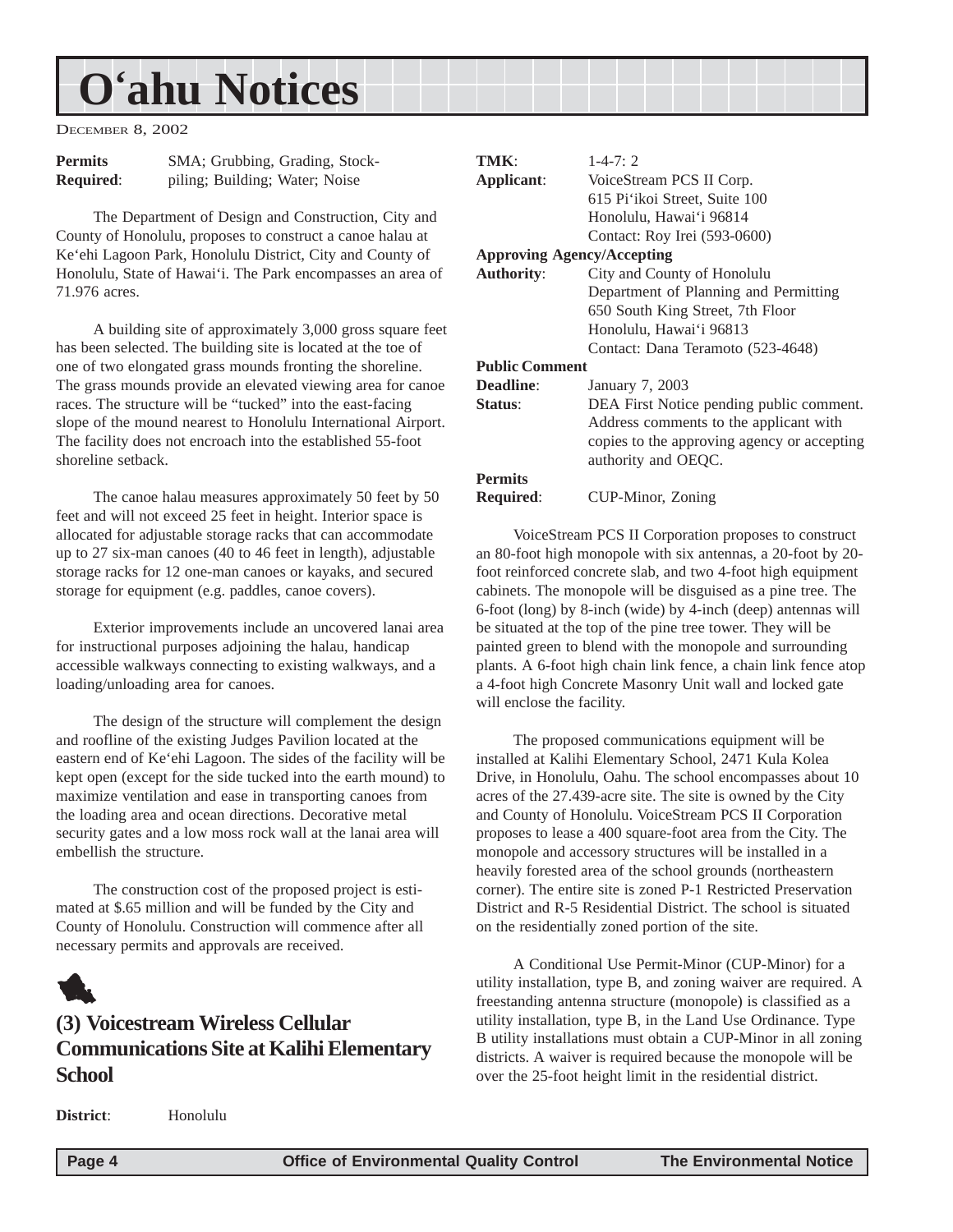DECEMBER 8, 2002

## <span id="page-4-0"></span>1 **(4) Mau'umae Nature Park Master Plan**

| District:                         | Honolulu                                   |  |
|-----------------------------------|--------------------------------------------|--|
| TMK:                              | 3-3-014:015, 017                           |  |
| Applicant:                        | City and County of Honolulu                |  |
|                                   | Department of Design and Construction      |  |
|                                   | 650 South King Street                      |  |
|                                   | Honolulu, Hawai'i 96813                    |  |
|                                   | Contact: Terry Hildebrand (523-4696)       |  |
| <b>Approving Agency/Accepting</b> |                                            |  |
| <b>Authority:</b>                 | Same as above.                             |  |
| <b>Consultant:</b>                | Gerald Park Urban Planner (942-7484)       |  |
|                                   | 1400 Rycroft Street, Suite 876             |  |
|                                   | Honolulu, Hawai'i 96814                    |  |
| <b>Public Comment</b>             |                                            |  |
| <b>Deadline:</b>                  | January 7, 2003                            |  |
| Status:                           | DEA First Notice pending public comment.   |  |
|                                   | Address comments to the applicant with     |  |
|                                   | copies to the consultant and OEQC.         |  |
| <b>Permits</b>                    | Grubbing, Grading, Stockpiling;            |  |
| <b>Required:</b>                  | Building, Electrical, Plumbing, Sidewalk/  |  |
|                                   | Driveway and Demolition; Excavate Public   |  |
|                                   | Right-of-Way; Sewer Connection, Water      |  |
|                                   | Facility; Variance from Pollution Controls |  |
|                                   |                                            |  |

The Department of Design and Construction, City and County of Honolulu, is preparing a Master Plan for site improvements at Mau'umae Nature Park located in the Kahala Water Subdivision, Mau'umae Ili, Palolo ahupua'a, Honolulu, Oahu. The lots comprising Mau'umae Nature Park are identified as taxmap key 3-3-014: 015 and 017 encompassing an area of 3.97 acres. Although Parcel 17 (1.52 acres) is part of the Nature Park, improvements to this lot are not proposed.

The existing lawn area of approximately 0.9 acres at the corner of Claudine Street and 16th Avenue will be removed and planted with new grass and groundcover. A meandering walkway will be built circling the new lawn and connect with the proposed parking lot to make the park accessible for the handicapped. Other improvements include a 20-stall off-street parking lot, comfort station, children's play area with a play apparatus, hiking trail, and a new irrigation system.

Construction costs for the proposed improvements are estimated at \$ .95 million and will be funded by the City and County of Honolulu through CIP funds. The City and County of Honolulu has appropriated \$145,000 for Phase I construction.

## **Final Environmental Assessments/Findings of No Significant Impacts (FONSI)**



### **(5) Aloha Gardens at Helemano**

| Wahiawa                                   |  |  |  |
|-------------------------------------------|--|--|--|
| $6-4-3$ : Portion of 3                    |  |  |  |
| ORI Anuenue Hale, Inc.                    |  |  |  |
| 64-1510 Kamehameha Highway                |  |  |  |
| Wahiawa, Hawai'i 96786                    |  |  |  |
| Contact: Susanna Cheung (622-3929)        |  |  |  |
| <b>Approving Agency/Accepting</b>         |  |  |  |
| City and County of Honolulu               |  |  |  |
| Department of Community Services          |  |  |  |
| 715 South King Street, #311               |  |  |  |
| Honolulu, Hawai'i 96813                   |  |  |  |
| Contact: Ernie Martin (527-6264)          |  |  |  |
| Kusao & Kurahashi, Inc. (988-2231)        |  |  |  |
| 2752 Woodlawn Drive, Suite 5-202          |  |  |  |
| Honolulu, Hawai'i 96822                   |  |  |  |
| FEA/FONSI issued, project may proceed.    |  |  |  |
| LUC Boundary Amendment; North Shore       |  |  |  |
| Sustainable Communities Plan Amend-       |  |  |  |
| ment; Zone Change; CUP, Building, Special |  |  |  |
| Use                                       |  |  |  |
|                                           |  |  |  |

This Final Environmental Assessment Report for the development of Aloha Gardens (located at Helemano) was prepared pursuant to and in accordance with the requirements of Chapter 343 HRS and Chapter 200 of Title 11, Administrative Rules - Environmental Impact Statement Rules. The Aloha Gardens development is a proposed mixed use development that will include commercial, recreational, educational, residential and agricultural components. The applicant, ORI Anuenue Hale, Inc., is a private, non-profit agency based in Helemano that intends to develop Aloha Gardens to assist a broad spectrum of the community, including, but not limited to: the elderly, persons developmentally disabled, the economically disadvantaged (low income), immigrants, displaced workers, and the unemployed. The action that triggers this environmental assessment is the proposed use of City and Federal funds under the Community Development Block Grant Program.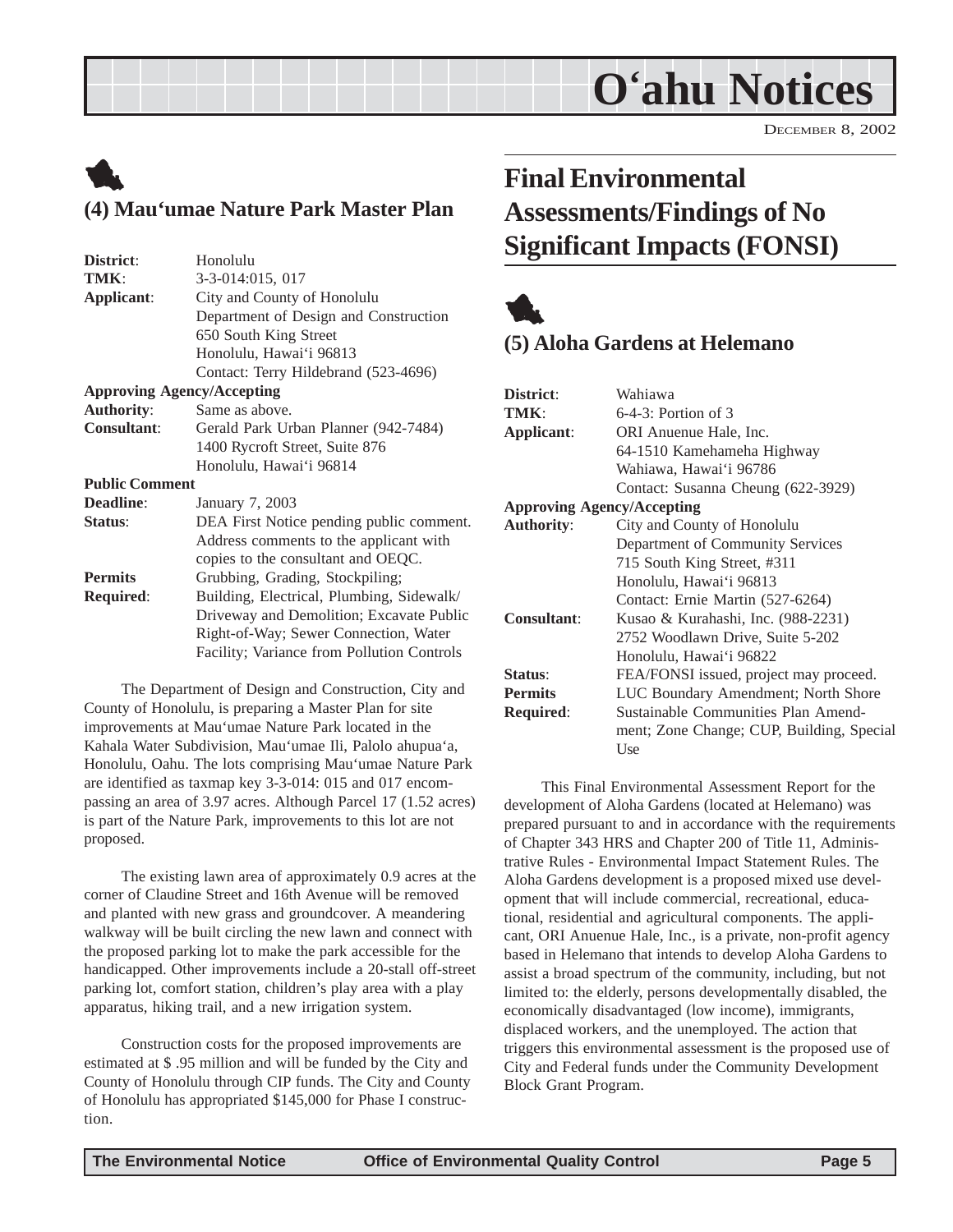<span id="page-5-0"></span>DECEMBER 8, 2002

The project will allow ORI Anuenue Hale, Inc. to assist in developing and empowering the disadvantaged by improving their status through a combination of job skills development, elder care, accessible recreation, special needs housing, and support of diversified agriculture and related accessory activities. The applicant proposes a change in zoning from AG-1 RestrictedAgricultural District to B-1 Neighborhood Business District for a lot of approximately 7.49 acres. The project also entails rezoning approximately 35.9 acres from AG-1 Restricted Agricultural District to AG-2 General Agricultural District. The project will also require a State Land Use District Boundary amendment from the Agricultural District to the Urban District for the 7.49-acre site planned for a B-1 zoning and a Special Use Permit and Conditional Use Permit for about 7.41 acres within the proposed AG-2 zoned area.

At the time the Draft Environmental Assessment was prepared, the following land use regulatory approvals were to be pursued: State Land Use Boundary Amendment, North Shore Sustainable Communities Plan Amendment, Zone Change, and Special Use Permit. However, since that time, based on comments from the North Shore Neighborhood Board and recommendations from the Department of Planning and Permitting, we are now processing applications for a zoning variance and Special Use Permit to allow the proposed Aloha Gardens to proceed without the State Land Use Boundary Amendment, North Shore Sustainable Communities Plan Amendment and Zone Change. The project and its impacts have remained the same, however, we are pursuing alternative land use permit approvals that are favored by the North Shore Neighborhood Board and may be more acceptable to the Department of Planning and Permitting.

All permit application processes will continue, however, should the zoning variance and Special Use Permit be approved, the applicant has agreed to withdraw its support for the State Land Use Boundary Amendment, North Shore Sustainable Communities Plan Amendment and Zone Change.

The project will be a one-stop location to access a variety of community services. It is envisioned to be an integrated setting with outdoor areas for appreciation of nature and recreation, a learning center, a health and wellness center for elders, a group living facility, administrative facilities, diversified agricultural activities and a farmer's market.

## **Final Environmental Impact Statements**

## 1 **(6) Primary Corridor Transportation Project**

| District:                         | Ewa and Honolulu                            |  |  |  |
|-----------------------------------|---------------------------------------------|--|--|--|
|                                   |                                             |  |  |  |
| TMK:                              | Various                                     |  |  |  |
| Applicant:                        | City and County of Honolulu                 |  |  |  |
|                                   | Department of Transportation Services       |  |  |  |
|                                   | 650 South King Street, 3rd Floor            |  |  |  |
|                                   | Honolulu, Hawai'i 96813                     |  |  |  |
|                                   | Contact: Kenneth Hamayasu (527-6978)        |  |  |  |
| <b>Approving Agency/Accepting</b> |                                             |  |  |  |
| <b>Authority:</b>                 | Governor, State of Hawai'i                  |  |  |  |
|                                   | c/o Office of Environmental Quality Control |  |  |  |
|                                   | 235 South Beretania Street, Suite 702       |  |  |  |
|                                   | Honolulu, Hawai'i 96813                     |  |  |  |
| <b>Consultant:</b>                | Parsons Brinckerhoff, Inc.                  |  |  |  |
|                                   | Pacific Tower, Suite 3000                   |  |  |  |
|                                   | 1001 Bishop Street                          |  |  |  |
|                                   | Honolulu, Hawai'i 96813                     |  |  |  |
|                                   | Contact: Robert Bramen (531-7094)           |  |  |  |
| Status:                           | FEIS accepted by the Governor of            |  |  |  |
|                                   | Hawaii on November 29, 2002.                |  |  |  |
| <b>Permits</b>                    | EPA Sec. 1424(e); Dewatering; Street        |  |  |  |
| <b>Required:</b>                  | Usage; Discharge of Waters; Work on State   |  |  |  |
|                                   | Property; SMA; CZM Consistency Determi-     |  |  |  |
|                                   | nation; NPDES; Trenching                    |  |  |  |

The City and County of Honolulu Department of Transportation Services has completed a Final Environmental Impact Statement (FEIS) pursuantto Chapter 343 of the Hawai'i Revised Statutes for proposed transportation improvements in the primary transportation corridor of Oahu, the area from Kapolei in the Ewa District to the University of Hawai'i-Manoa (UH-Manoa) and Waikiki. The U.S. Department of Transportation, Federal Transit Administration is participating in the project, and plans to release a second FEIS in the near future that would be in compliance with the National Environmental Policy Act.

The project is intended to address existing and future transportation demand and capacity needs, support socioeconomic growth, improve public transit services, facilitate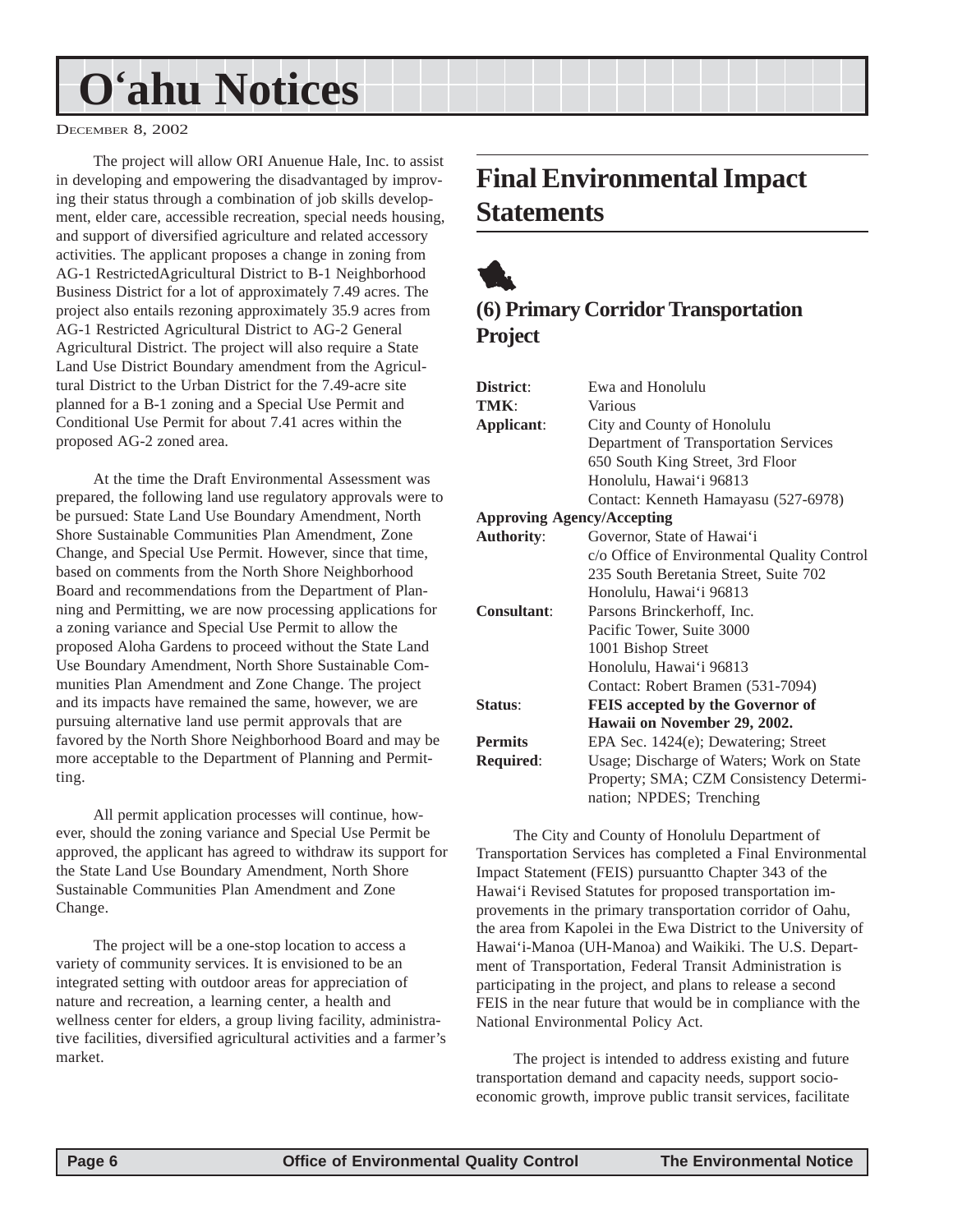<span id="page-6-0"></span>

DECEMBER 8, 2002

transit-oriented development, and support current planning activities and policies. The Refined Locally Preferred Alternative (Refined LPA) will provide a comprehensive Bus Rapid Transit (BRT) system comprised of regional (Regional BRT) and urban core (In-Town BRT) elements. These elements will support and build upon the City's on-going conversion of its existing bus system to one that would use a hub-and-spoke network.

The Regional BRT includes extending the existing H-1 morning peak-period inbound zipper lane by three miles from Radford Drive onto the H-1 airport viaduct to Ke'ehi Interchange, and constructing an afternoon peak-period outbound zipper lane between Radford Drive and Waiawa Interchange. In addition, the Regional BRT will include a bus-only ramp at Luapele Drive. The Regional BRT will connect to a network of existing and future transit centers and park-and-rides.

The In-Town BRT will consist of a 12.8-mile highcapacity transit system providing frequent service and direct access to major activity destinations and residential neighborhoods throughout Honolulu's urban core from Middle Street to UH-Manoa and Waikiki. The system will operate in exclusive median lanes or curbside contra-flow lanes on 38 percent of its length. The remainder of the system will operate in semi-exclusive curb lanes (29 percent) and mixed traffic lanes (33 percent). The system includes 32 transit stops, spaced between 1/4 to 1/2 mile apart, in Kalihi, Iwilei, Chinatown, Downtown, the Capitol District, Kaka'ako, Ala Moana, McCully-Mo'ili'ili, UH-Manoa and Waikiki. During peak periods, In-Town BRT vehicles will operate at twominute intervals between Middle Street and Downtown, fourminute intervals between Downtown and UH-Manoa, and three-minute intervals between Downtown and Waikiki.

The In-Town BRT will use 60-foot long articulated buses. The buses will feature low floors that match the height of station platforms, and extra-wide doors for ease of boarding. Two bus technologies are being considered. First, electric buses, which draw power from plates embedded in the roadway, may be used. The embedded plates pose no safety hazard to pedestrians, motorists or other roadway users. Alternatively, the system may use hybrid-electric buses. This type of vehicle draws electricity from an on-board generator powered by a diesel engine. The In-Town BRT will provide for pre-paid boarding, traffic signal priority at selected intersections, limited stop spacing, and priority lane treatments, which will substantially improve travel time and reliability for transit patrons in the urban core.

The FEIS provides transportation, environmental impact and financial analyses of the Refined LPA and the TSM Alternative, as well as the No-Build scenario. Where adverse impacts are identified, mitigation measures are provided. If funding is approved for the Refined LPA, construction of the first elements may begin in 2003, and be available for service by 2005. The entire system may be completed in about 14 years.

## **National Environmental Policy Act**



### **Notice of Intent to Prepare An Environmental Assessment for the Proposed C-17 Aircraft Beddown at Hickam AFB, HI**

The United States Air Force (USAF) will prepare an Environmental Assessment (EA) with the potential for an Environmental Impact Statement (EIS) to identify and evaluate the potential environmental impacts of the basing of eight C-17 aircraft to Hickam AFB and the departure of four C-130 aircraft from Hickam AFB. The beddown of the C-17 aircraft at Hickam AFB is necessary to best support the Nation's military strategy and airlift needs. The proposed action would fulfill wartime requirements and peacetime training needs. The proposed action would require: (1) aircraft beddown and operations at Hickam AFB; (2) the construction of C-17 aircraft support facilities at Hickam AFB; (3) personnel requirements to support the C-17 aircraft beddown; (4) aircrew training requirements at existing facilities; and (5) the possible construction of a new assault runway or use of existing runways with painting to simulate a 3,500 foot runway.

The Air Force will conduct a scoping process to identify concerns of the public and federal, state and local agencies. The Air Force will prepare a Community Involvement Plan and will conduct public meetings at pertinent locations to ensure that the environmental analysis addresses the appropriate scope of issues and concerns. Public comments will be considered in the preparation of the EA. Notice of the date, time, and locations of the meetings will be made available to public officials, the communities, and the news media through the publication of a Newsletter and its dissemination and publication in the appropriate newspapers. Written comments on the scope of alternatives and impacts will be accepted and considered. The Air Force will accept appropri-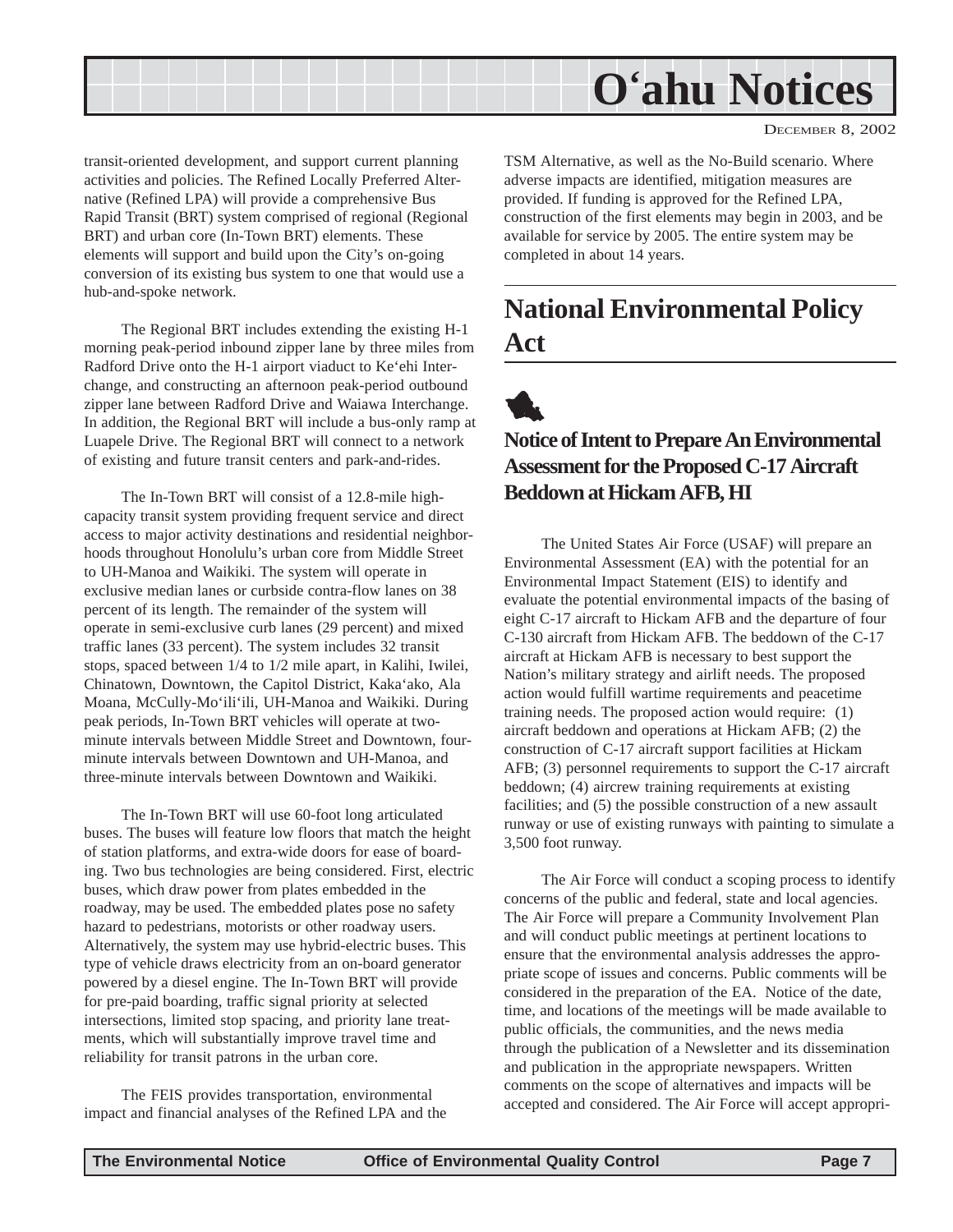<span id="page-7-0"></span>DECEMBER 8, 2002

ate input any time throughout this scoping process. The Draft EA will be available for a 30-day public review period and will be advertised in The Environmental Notice and local newspapers.

Please direct any written comments of requests for further information concerning this action to:

> Mr. Gary O'Donnell Chief, Environmental Planning Element 15 CES/CEVP 75 H Street, Bldg 1204 Hickam AFB, Hawai'i 96853-5233

#### **1. Nanakuli Beach Park Improvements**

**Applicant**: City and County of Honolulu Department of Design and Construction 650 South King Street Honolulu, Hawai'i 96813 Contact: Harold Mau (527-6330) **Approving Agency/Accepting Authority**: Same as above. **Public Comment Deadline**: December 23, 2002

## **Previously Published Projects Pending Public Comments**

#### **Draft Environmental Assessments**

#### 1 **Honouliuli Wastewater Treatment Plant New Solids Handling Facilities**

**Applicant**: City and County of Honolulu Department of Design and Construction 650 South King Street Honolulu, Hawai'i 96813 Contact: Mr. Po Chan (523-4324)

#### **Approving Agency/Accepting**

**Authority**: Same as above. **Public Comment**

**Deadline**: December 23, 2002

#### 1 **Kalihi YMCA**

| Applicant:                        | Young Men's Christian Association |  |  |  |
|-----------------------------------|-----------------------------------|--|--|--|
|                                   | (YMCA) of Honolulu                |  |  |  |
|                                   | 1441 Pali Highway                 |  |  |  |
|                                   | Honolulu, Hawai'i 96813           |  |  |  |
|                                   | Contact: Glenn Tsugawa (531-3558) |  |  |  |
| <b>Approving Agency/Accepting</b> |                                   |  |  |  |
| <b>Authority:</b>                 | City and County of Honolulu       |  |  |  |
|                                   | Department of Community Services  |  |  |  |
|                                   | 711 Kapi'olani Blvd., Rm 1422     |  |  |  |
|                                   | Honolulu, Hawai'i 96813           |  |  |  |
|                                   | Contact: Paul Kobata (592-8626)   |  |  |  |
| <b>Public Comment</b>             |                                   |  |  |  |

**Deadline**: December 23, 2002

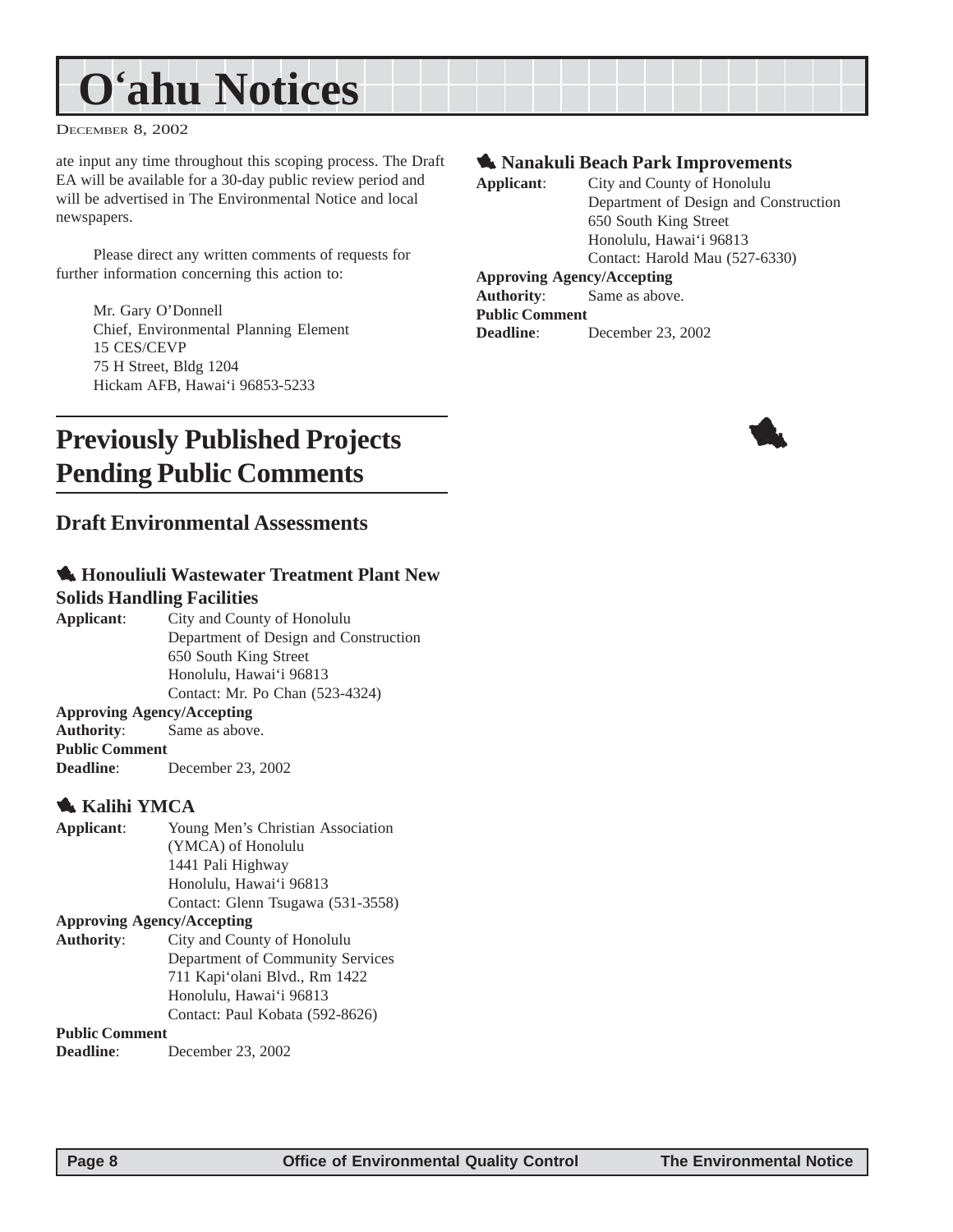## **Maui Notices**

DECEMBER 8, 2002

<span id="page-8-0"></span>

Contact: Anthony Krieg (877-2761) **Approving Agency/Accepting**

| <b>Authority:</b> | County of Maui, Office of the Mayor    |
|-------------------|----------------------------------------|
|                   | 250 South High Street                  |
|                   | Wailuku, Hawai'i 96793                 |
|                   | Contact: Lance Taguchi (270-7855)      |
| Status:           | FEA/FONSI issued, project may proceed. |
| <b>Permits</b>    |                                        |
| <b>Required:</b>  | <b>Building</b>                        |
|                   |                                        |

Kahului, Hawai'i 96732

Hale Makua is a non-profit organization providing diverse healthcare services involving long-term nursing, rehabilitation, home health, day health, and foster family programs. Its Kahului facility, located on an approximately 8 acre parcel, currently provides 238 skilled/intermediate care facility nursing beds. With growing demand for such beds, Hale Makua proposes to expand its Kahului facility with the addition of 16 new beds. Additional facility modifications are also proposed to improve patient services and operational efficiencies.

Proposed improvements are as follows: 1) Sixteen (16) new skilled nursing beds (eight 2-bed units) are proposed to be located between the existing north and east wings. In addition to the new bed space, a nurse's station and common area are proposed; 2) The existing dining/activities room will be modified for use for rehabilitation services. This improvement will provide approximately 1,370 s.f. for rehabilitation services; 3) A new 1,451 sq. ft. dining/activities area is proposed for an area currently occupied by an open courtyard; 4) Approximately 29 new paved parking stalls in vicinity of

the existing entry drive would be provided to meet additional parking requirements; 5) New storage rooms for medical equipment and supplies are proposed at strategically identified locations.

Total project cost is estimated to be \$1.9 million. Privately raised funds, as well as State funding will be used for project implementation.

Inasmuch as lands underlying the Kahului facility are leased from the County of Maui, and as State funding will be used for project construction, compliance with Chapter 343, Hawai'i Revised Statutes is required.



### **(2) Lusardi Residence Seawall Repairs**

| D2istrict:                        | Lahaina                                  |  |  |  |
|-----------------------------------|------------------------------------------|--|--|--|
| TMK:                              | $4 - 3 - 15$ ; 052                       |  |  |  |
| Applicant:                        | Warner Lusardi                           |  |  |  |
|                                   | 4871 Lower Honoapi'ilani Road            |  |  |  |
|                                   | Lahaina, Hawai'i 96761                   |  |  |  |
|                                   | Contact: Rory Frampton (242-1955)        |  |  |  |
| <b>Approving Agency/Accepting</b> |                                          |  |  |  |
| <b>Authority:</b>                 | Department of Land and Natural Resources |  |  |  |
|                                   | 1151 Punchbowl Street, Room 220          |  |  |  |
|                                   | Honolulu, Hawai'i 96813                  |  |  |  |
|                                   | Contact: Sam Lemmo (587-0385)            |  |  |  |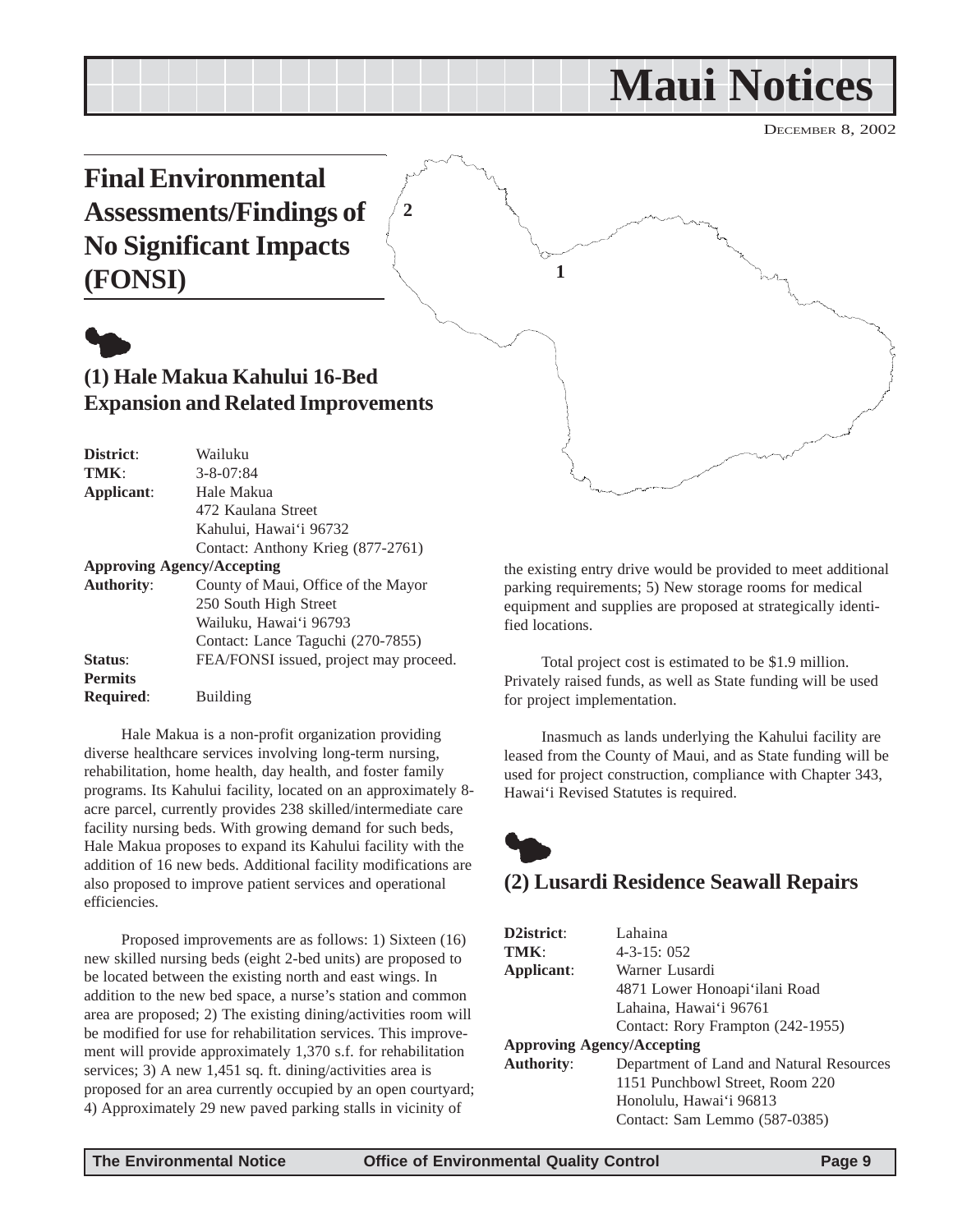## <span id="page-9-0"></span>**Maui Notices**

DECEMBER 8, 2002

| <b>Consultant:</b> | Chris Hart and Partners                |  |
|--------------------|----------------------------------------|--|
|                    | 1955 Main Street, Suite 200            |  |
|                    | Wailuku, Hawaiʻi 96793                 |  |
|                    | Contact: Rory Frampton (242-1955)      |  |
| Status:            | FEA/FONSI issued, project may proceed. |  |
| <b>Permits</b>     |                                        |  |
| <b>Required:</b>   | SMA, SSV, CDUA, Building               |  |

The applicant is proposing to replace a section of failing seawall located at the makai section of his residential property along Keonenui Beach, Napili, Maui. In order to undertake this project it is necessary to apply for the following permits and authorizations: 1) Special Management Area Use Permit 2) Shoreline Setback Variance 3) Conservation District Use Application 4) an easement for the use of State Land.

The applicant's stated purpose for this project is to stabilize the shoreline in order to: remove a public hazard along the beach; prevent earthen soils from eroding and entering the coastal waters; and prevent future erosion of the property. The length of the replacement wall is approximately 55 feet. Approximately 35 feet of this wall will be located within parcel 52 and 20 feet of the project will be located partially within State land (however, this land was within the originally deeded property boundary). The wall will have a reinforced concrete foundation set 2-3 feet within the underlying rocky matrix. A reinforced masonry wall will be constructed with a rock fascia that will match surrounding seawalls. The width of the footing will be 7-8 feet wide and the wall will be 1-2 feet wide at the peak.



## **Moloka'i Notices**

## **Previously Published Projects Pending Public Comments**

#### **Draft Environmental Assessments**

#### 2 **Kaunakakai Stream Restoration Project**

**Applicant**: County of Maui Department of Public Works & Waste Management 200 South High Street Wailuku, Hawai'i 96793 Contact: Joe Krueger (270-7745) and U.S. Army Corps of Engineers Building 230 Fort Shafter, Hawai'i 96858-5440 Contact: Edwina Williams (438-7053)

#### **Approving Agency/Accepting**

**Authority**: County of Maui Department of Public Works & Waste Management 200 South High Street Wailuku, Hawai'i 96793 Contact: Joe Krueger (270-7745)

#### **Public Comment**

**Deadline**: December 23, 2002

20**2**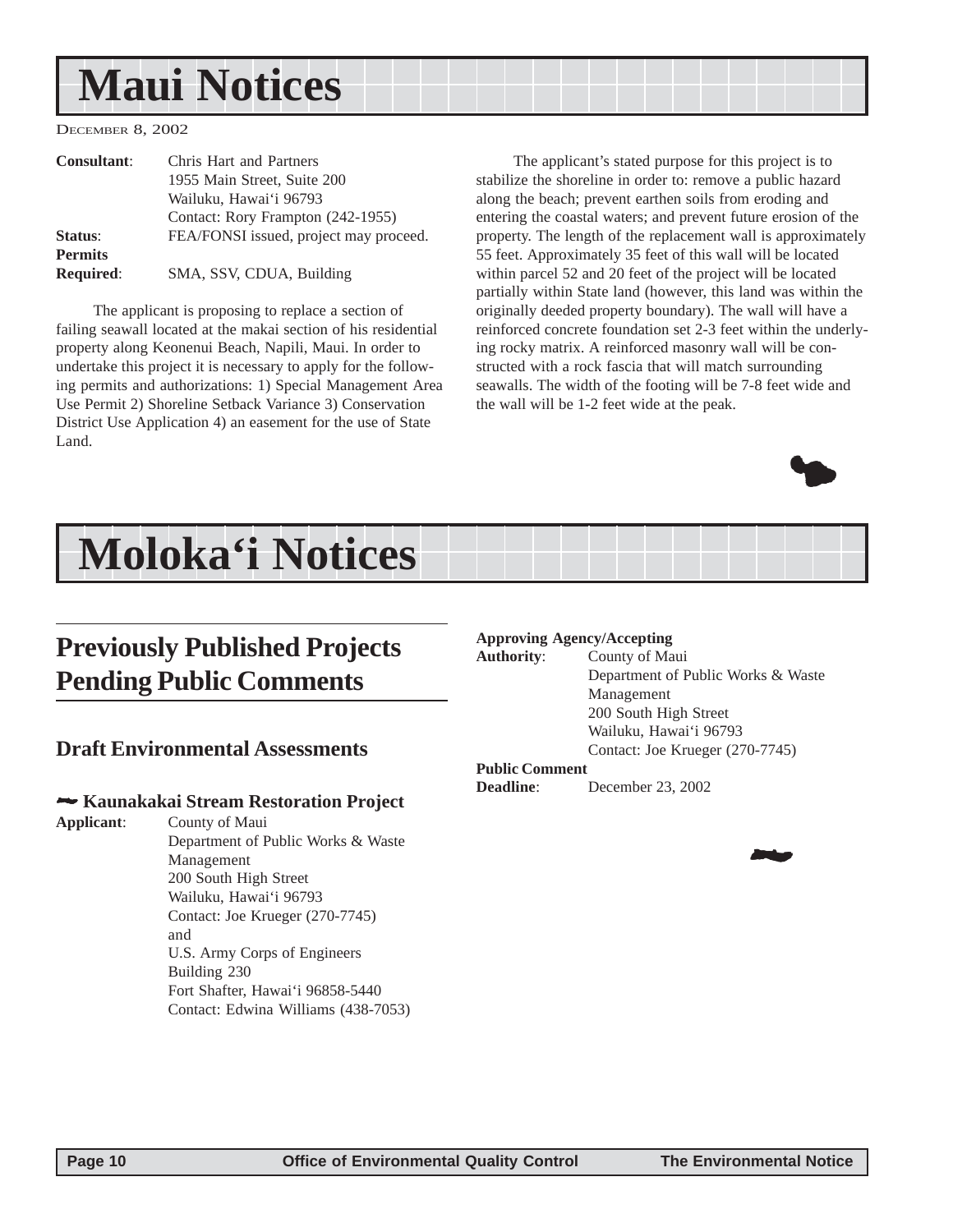## **Hawai'i Notices**

DECEMBER 8, 2002

## <span id="page-10-0"></span>**Final Environmental Impact Statements**

## $\blacktriangleright$ **(1) Lalamilo Project**

| District:          | South Kohala                                |  |  |  |  |
|--------------------|---------------------------------------------|--|--|--|--|
| TMK:               | $6-6-01: 54, 77: 6-6-04: 12-17$             |  |  |  |  |
| Applicant:         | Department of Hawaiian Home Lands           |  |  |  |  |
|                    | 1099 Alakea Street, Suite 2000              |  |  |  |  |
|                    | Honolulu, Hawai'i 96813                     |  |  |  |  |
|                    | Contact: Amy Arakaki (587-6450); Toll       |  |  |  |  |
|                    | Free: $974-4000 \times 76450#$              |  |  |  |  |
|                    | <b>Approving Agency/Accepting</b>           |  |  |  |  |
| <b>Authority:</b>  | Governor of Hawai'i                         |  |  |  |  |
|                    | c/o Office of Environmental Quality Control |  |  |  |  |
|                    | 235 South Beretania Street, Suite 702       |  |  |  |  |
|                    | Honolulu, Hawai'i 96813                     |  |  |  |  |
| <b>Consultant:</b> | PBR Hawai'i - Hilo Office                   |  |  |  |  |
|                    | 101 Aupuni Street, Suite 310                |  |  |  |  |
|                    | Hilo, Hawai'i 96720                         |  |  |  |  |
|                    | Contact: Yukie Ohashi (961-3333)            |  |  |  |  |

**Status**: **FEIS accepted by the Governor of**

**Hawaii on November 27, 2002. Permits** Sec. 404-Clean Water Act; SCAP; Water **Required**: Facilities; Consolidation & Resubdivision; Grading, Building; NPDES; UIC

The overall goal of the Lalamilo Project is to develop and deliver residential homestead lots to serve the native Hawaiian beneficiaries who have identified North Hawai'i as their preferred location for a residential homestead award. Two residential density alternatives were developed. The alternatives are as follows:

• Alternative A: 442 units (10,000 SF lots) (PRE-FERRED ALTERNATIVE)

• Alternative B: 155 units (combination of 10,000 SF and 1-acre lots)

The common elements of both residential alternatives include the following amenities: community center, park, archaeology preservation areas, and open space buffers. Previously planned commercial and light industrial uses have been removed from the Project.



The property is located in Waimea, South Kohala, on the island of Hawai'i and its land use designation is consistent with the Hawai'i County General Plan.

The plans are conceptual and will be refined in the subsequent development plan phase. The actual project density will largely depend on the feasibility of bringing in necessary infrastructure to serve the project (primarily potable water and wastewater treatment) and the long-term cost of operating a sewage treatment plant.

The construction is scheduled in two phases from 2003 - 2010. Residential construction will be timed to follow appropriate infrastructure development (water and wastewater systems, roadways, park facilities, etc.) in order to minimize the impacts of the Lalamilo Project.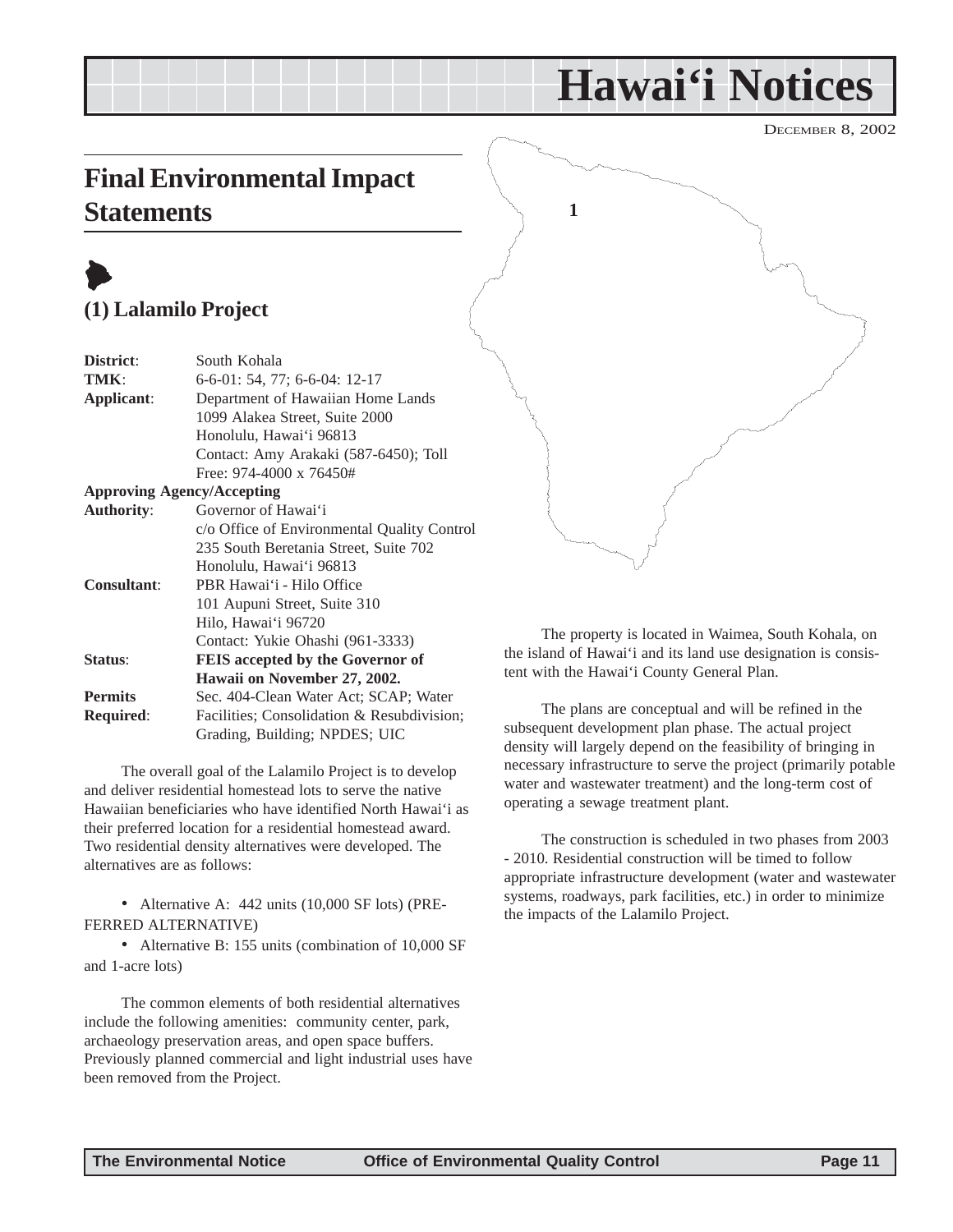## <span id="page-11-0"></span>**Hawaii Notices**

DECEMBER 8, 2002

## **Previously Published Projects Pending Public Comments**

### **Draft Environmental Assessments**

|                                   | Kamuela Senior Housing Project       |
|-----------------------------------|--------------------------------------|
| Applicant:                        | Hawai'i Island Community Development |
|                                   | Corporation                          |
|                                   | 99 Aupuni Street, Suite 104          |
|                                   | Hilo, Hawai'i 96720                  |
|                                   | Contact: Keith Kato (969-1158)       |
| <b>Approving Agency/Accepting</b> |                                      |
| <b>Authority:</b>                 | Housing and Community Development    |
|                                   | Corporation of Hawai'i               |
|                                   | 677 Oueen Street, Suite 300          |
|                                   | Honolulu, Hawai'i 96813              |
|                                   | Contact: Janice Takahashi (587-0639) |
| <b>Public Comment</b>             |                                      |
| Deadline:                         | December 23, 2002                    |

#### 6 **Waimea Trails and Greenways**

| Applicant:                        | County of Hawai'i                  |  |  |  |
|-----------------------------------|------------------------------------|--|--|--|
|                                   | Department of Parks and Recreation |  |  |  |
|                                   | 101 Pauahi Street, Suite 6         |  |  |  |
|                                   | Hilo, Hawai'i 96720                |  |  |  |
|                                   | Contact: Glenn Miyao (961-8311)    |  |  |  |
| <b>Approving Agency/Accepting</b> |                                    |  |  |  |
| <b>Authority:</b>                 | Same as above.                     |  |  |  |
| <b>Public Comment</b>             |                                    |  |  |  |
| Deadline:                         | December 23, 2002                  |  |  |  |
|                                   |                                    |  |  |  |

#### 6 **Wright Road Fence Construction**

**Applicant**: Department of Land and Natural Resources Division of Forestry and Wildlife Natural Area Reserves System P.O. Box 4849 Hilo, Hawai'i 96720

#### Contact: Lisa Hadway (974-4221)

#### **Approving Agency/Accepting**

**Authority**: Same as above. **Public Comment Deadline**: December 23, 2002



## **Kaua'i Notices**

## **Previously Published Projects Pending Public Comments**

### **Draft Environmental Assessments**

#### 7 **Kapa'a-Kealia Bike & Pedestrian Path**

**Applicant**: County of Kaua'i Department of Public Works 4444 Rice Street Lihue, Hawai'i 96766 Contact: Doug Haigh (241-6650)

**Approving Agency/Accepting Authority**: Same as above. **Public Comment Deadline**: December 23, 2002

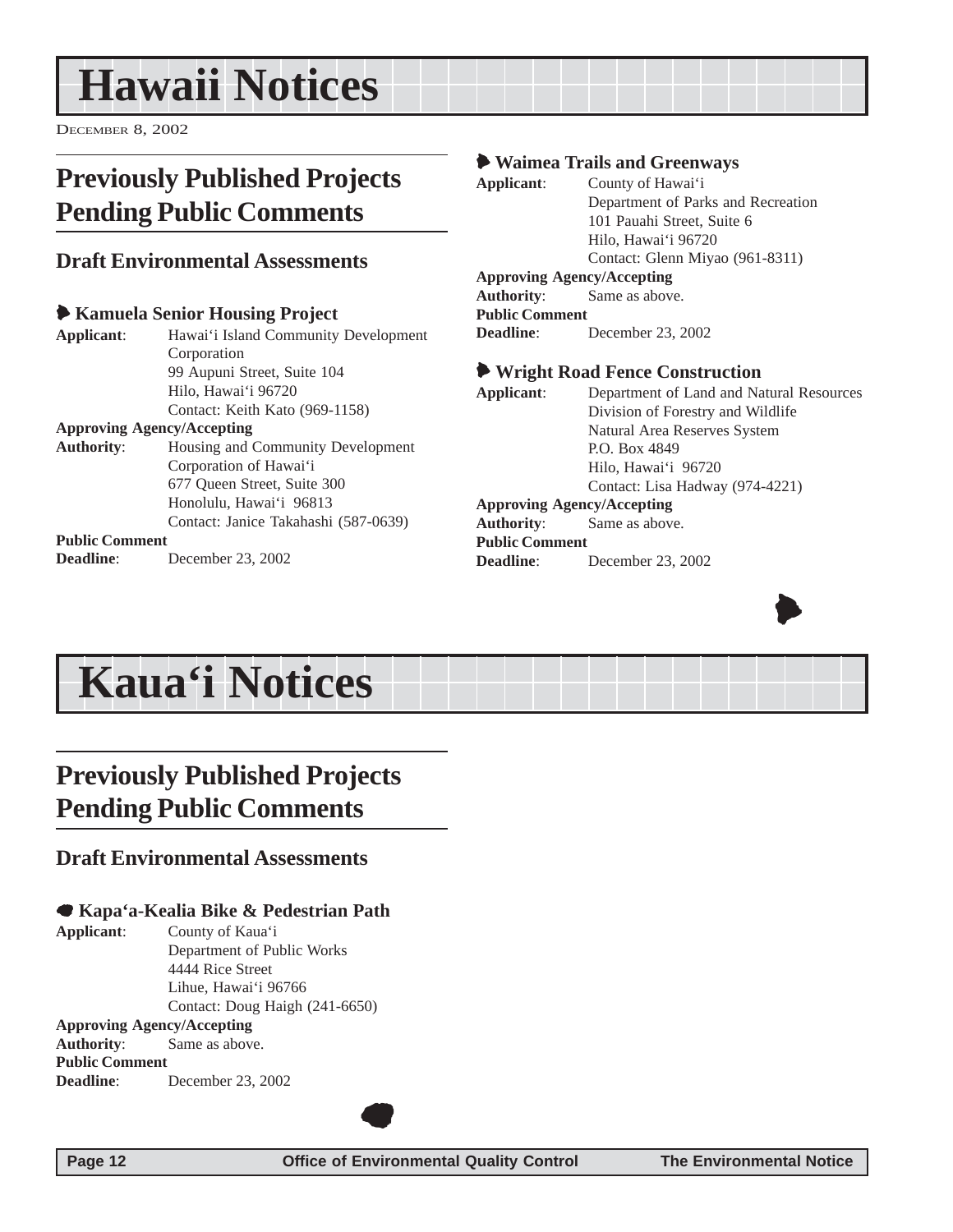<span id="page-12-0"></span>

| <b>Shoreline Notices</b> |
|--------------------------|
|                          |

DECEMBER 8, 2002

### **Shoreline Certification Applications**

Pursuant to § 13-222-12, HAR the following shoreline certification applications are available for inspection at the DLNR District Land Offices on Kauai, Hawaii and Maui and at Room 220, 1151 Punchbowl St., Honolulu, Oahu (Tel: 587-0414). All comments shall be submitted in writing to the State Land Surveyor, 1151 Punchbowl Street, Room 210, Honolulu, HI 96813 and postmarked no later than fifteen (15) calendar days from the date of the public notice of the application. If there are any questions, please call Nick Vaccaro at 587-0438.

| Case<br>No.      | Date     | Location                                                                                                                                                                                                                                                                                                                                                                                                  | Applicant                                                                                                          | Tax Map<br>Key                                                              |
|------------------|----------|-----------------------------------------------------------------------------------------------------------------------------------------------------------------------------------------------------------------------------------------------------------------------------------------------------------------------------------------------------------------------------------------------------------|--------------------------------------------------------------------------------------------------------------------|-----------------------------------------------------------------------------|
| OA-896           | 11/2502  | Lot 1142-A of Land Court Application 677 (Map 260), land situated<br>at Kailua and Kaneohe, Island of Oahu, Hawaii<br>Address: 55 Kailuana Place<br>Purpose: Building Permit                                                                                                                                                                                                                              | Towill Shigeoka &<br>Associates, for<br>General Partnership<br>Kaneohe Ranch                                       | $4 - 3 - 22$ : 11                                                           |
| MA-277           | 11/25/06 | Lot 462 of Land Court Application 1804, land situated at Honuaula,<br>Makawao, Island of Maui, Hawaii<br>Address: Wailea Alanui Drive<br>Purpose: Planning for use of Property                                                                                                                                                                                                                            | Warren S. Unemori<br>Engineering, Inc., for<br>Lokahi Ventures LLC                                                 | $2-1-08:91$                                                                 |
| OA-<br>$365 - 2$ | 11/25/02 | Being a Portion of R. P. 7494, Land Commission Award 8559-B,<br>Apana 36 to W. C. Lunalilo<br>Address: 55-089 Kamehameha Highway<br>Purpose: Building Permit                                                                                                                                                                                                                                              | Sam O. Hirota Inc.,<br>for Lusardi Family<br>Trust                                                                 | $5 - 5 - 01:07$                                                             |
| <b>OA-898</b>    | 11/26/02 | Lot 1 Portion of Kaluanui Beach Lots, Section "C", also being a<br>portion of Land Commission Award 7713, Apana 32 to V Kamamalu,<br>land situated at Kaluanui, Koolauloa, Island of Oahu, Hawaii<br>Address: 53-827 Kam Highway<br>Purpose: Building Permit                                                                                                                                              | DJNS Surveying &<br>Mapping, Inc., for<br>Alan and Kathryn<br>Whitmire                                             | $5-3-10:20$                                                                 |
| <b>OA-899</b>    | 11/26/02 | Portion of Nanakuli Beach Park, Executive Order 104, land situated<br>at Nanakuli, Waianae, Island of Oahu, Hawaii<br>Address: 89-229 Farrington Highway<br>Purpose: Improvements                                                                                                                                                                                                                         | <b>Engineers Surveyors</b><br>Hawaii, for City and<br>County opf Honolulu<br>Department of Parks<br>and Recreation | 8-9-01: Por.<br>02                                                          |
| HA-264           | 11/26/02 | Portion of Grant 872 to Emma Metcalf, Grant 1030 to Kaina, Grant<br>1158 to J. Pelham, R.P. 1654, Land Commission Award 2289, Apana<br>1 to Kauhola, R.P. 7192, Land Commission Award 8559-B, Apana<br>17 & 18 to Wm. C. Lunalilo, and R.P. 8164, Land Commission<br>Award 5663, Apana 2 to Kahonu, Land situated at Pepeekeo to<br>Kapehu, South Hilo, Island of Hawaii<br>Purpose: Subdivision Approval | R. M. Towill<br>Corporation, Inc., for<br>Continental Pacific,<br><b>LLC</b>                                       | $2 - 8 - 07:01$<br>& por. 53<br>and 2-8-08:<br>01 & 03<br>and 2-8-09:<br>01 |
| KA-166           | 11/27/02 | Lot 35 of Haena Hui Lands, being a portion of R.P. 3596, Land<br>Commission Award 10613, Apana 9 to A. Paki, land situated at<br>Haena, Halelea, Island of Kauai, Hawaii<br>Address: 5-7820 Kuhio Highway<br><b>Purpose: Building Permit</b>                                                                                                                                                              | Wagner Engineering<br>Services, Inc., for<br>Catherine M.<br>Bartmess, Trust                                       | $5-9-05:27$                                                                 |
| <b>OA-900</b>    | 11/27/02 | Lot 206 of Land Court Application 979 (Map 13), land situated at<br>Kahaluu, Koolaupoko, Island of Oahu, Hawaii<br>Address: 43-375 Kamehameha Highway<br>Purpose: Sale Agreement                                                                                                                                                                                                                          | M&E Pacific, Inc., for<br>Finance Enterprises,<br>Ltd                                                              | $4 - 7 - 09:04$                                                             |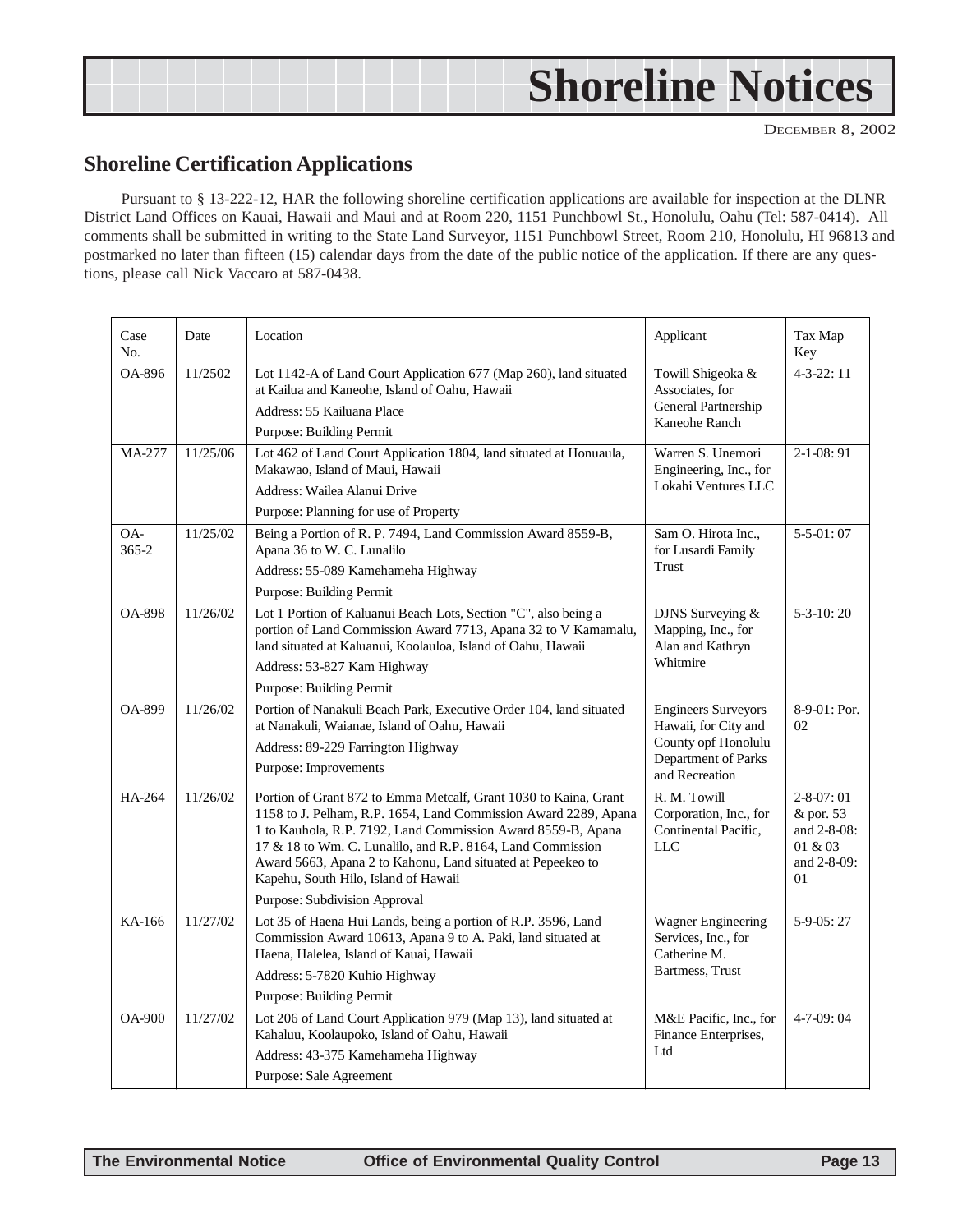## <span id="page-13-0"></span>**Shoreline Notices**

DECEMBER 8, 2002

### **Shoreline Certifications and Rejections**

Pursuant to §13-222-26, HAR the following shorelines have been certified or rejected by the DLNR. A person may appeal a certification or rejection to the BLNR, 1151 Punchbowl Street, Room 220, Honolulu, HI 96813, by requesting in writing a contested case hearing no later than twenty (20) calendar days from the date of public notice of certification or rejection.

| Case<br>No.      | Date                                                                               | Location                                                                                                                                                                                                                                         | Applicant                                                                            | Tax Map Key                                                                                                                                              |
|------------------|------------------------------------------------------------------------------------|--------------------------------------------------------------------------------------------------------------------------------------------------------------------------------------------------------------------------------------------------|--------------------------------------------------------------------------------------|----------------------------------------------------------------------------------------------------------------------------------------------------------|
| MA-<br>275       | 11/22/02<br>Certified                                                              | Being a portion of Land Patent Grant 8129, Land<br>Commission Award 8559-B, Apana 23 to Wm. C.<br>Lunalilo, land situated at Honolua, Lahaina, Maui, Hawaii<br>Address: Honoapiilani Highway<br>Purpose: Planning for future use of the property | Warren S. Unemori<br>Engineering, Inc., for<br>Maui Land and<br>Pineapple, Co., Inc. | 4-2-04 Portion of<br>32                                                                                                                                  |
| KA-<br>165       | 11/22/02<br>Certified                                                              | Portion of Kapaa Park, Governor's Executive Order 1206,<br>land situated at Kawaihau, Kauai, Hawaii<br>Address: Kapaa Park<br>Purpose: County Bike Path                                                                                          | Portugal Surveying &<br>Mapping, Inc., for<br>County of Kauai                        | $4-5-7:1, 4-5-8:$<br>$1, 4 - 5 - 11: 1 &$<br>45, 4-5-12: 1 &<br>$2, 4-5-13: 28, 4-$<br>$6-14:34, 4-7-3:$<br>1, 4-7-4: 29 and<br>Portion of Kapaa<br>Park |
| MA-<br>274       | 11/22/02<br>Certified                                                              | Lot2 of the Hale Mallia Subdivision, being a portion of<br>R.P. 6384, Land Court Award 4240, Apana 3 to Kau, land<br>Situated at Alaeloa, Lahaina, Island of Maui, Hawaii<br>Address; 49 Hale Malia Place<br>Purpose: Determine setback          | Tanaka Engineers,<br>Inc., for Neil and<br>Nancy Fine                                | $4 - 3 - 03:92$                                                                                                                                          |
| OA-<br>692-2     | 11/22/02<br>Certified                                                              | Lot V, Portion of Pahonu Lots, land situated at<br>Waimanalo, Koolaupoko, Oahu, Hawaii<br>Address: 41-497 Kalanianaole Highway<br><b>Purpose: Building Permit</b>                                                                                | Walter P. Thompson,<br>Inc., for Kawananakoa                                         | $4-1-02:09$                                                                                                                                              |
| MA-<br>$222-3$   | 11/22/02<br>Certified                                                              | Land Makai of Lower Honoapiilani Road, Lahaina,<br>Lahaina, Maui, Hawaii<br>Purpose: Improvements                                                                                                                                                | Austin, Tsutsumi and<br>Associates, Inc., for<br>County of Maui                      | 4-3-15 between<br>parcels 08 & 36                                                                                                                        |
| MA-<br>$221 - 3$ | 11/22/02<br>Certified                                                              | Land Makai of Lower Honoapiilani Road, Lahaina,<br>Lahaina, Maui, Hawaii<br>Purpose: Improvements                                                                                                                                                | Austin, Tsutsumi and<br>Associates, Inc., for<br>County of Maui                      | 4-3-19:47 & 4-<br>$3-15:35$                                                                                                                              |
| MA-<br>$223 - 3$ | 11/22/02<br>Certified                                                              | Portion of Lot 1-A of the Bechert Estate Subdivision at<br>Lahaina, Maui, Hawaii (Makai of Lower Honoapiilani<br>Highway and South of Kahananui Stream)<br>Purpose: Improvements                                                                 | Austin, Tsutsumi and<br>Associates, Inc., for<br>County of Maui                      | $4 - 3 - 10:09$                                                                                                                                          |
| OA-<br>888       | 11/19/02<br>Application<br>Withdrawn<br>by Applicant                               | Lot 553-D (Map 32) of Land Court Application 578, land<br>situated at Kuliouou 1st, Honolulu, Island of Oahu, Hawaii<br>Address: 5937 B Kalanianaole Hwy<br>Purpose: Building Permit                                                             | R.M. Towill<br>Corporation, for Anne<br>Oliver                                       | $3 - 8 - 01:56$                                                                                                                                          |
| HA-<br>030-2     | 11/22/02<br>Withdrawn<br>Inadvertently<br>Published As<br>Certified on<br>11/23/02 | A portion of Royal Patent 7813, Land Commission Award<br>8559-B, Apana 8, to William C. Lunalilo, land situated at<br>Puapuaa 2 <sup>nd</sup> , North Kona, Island of Hawaii, Hawaii<br>Address: 75-6092 Alii Place<br>Purpose: Building Permit  | West Thomas<br>Associates, for Jack<br>Rose Gift Trust                               | $7 - 5 - 20:21$                                                                                                                                          |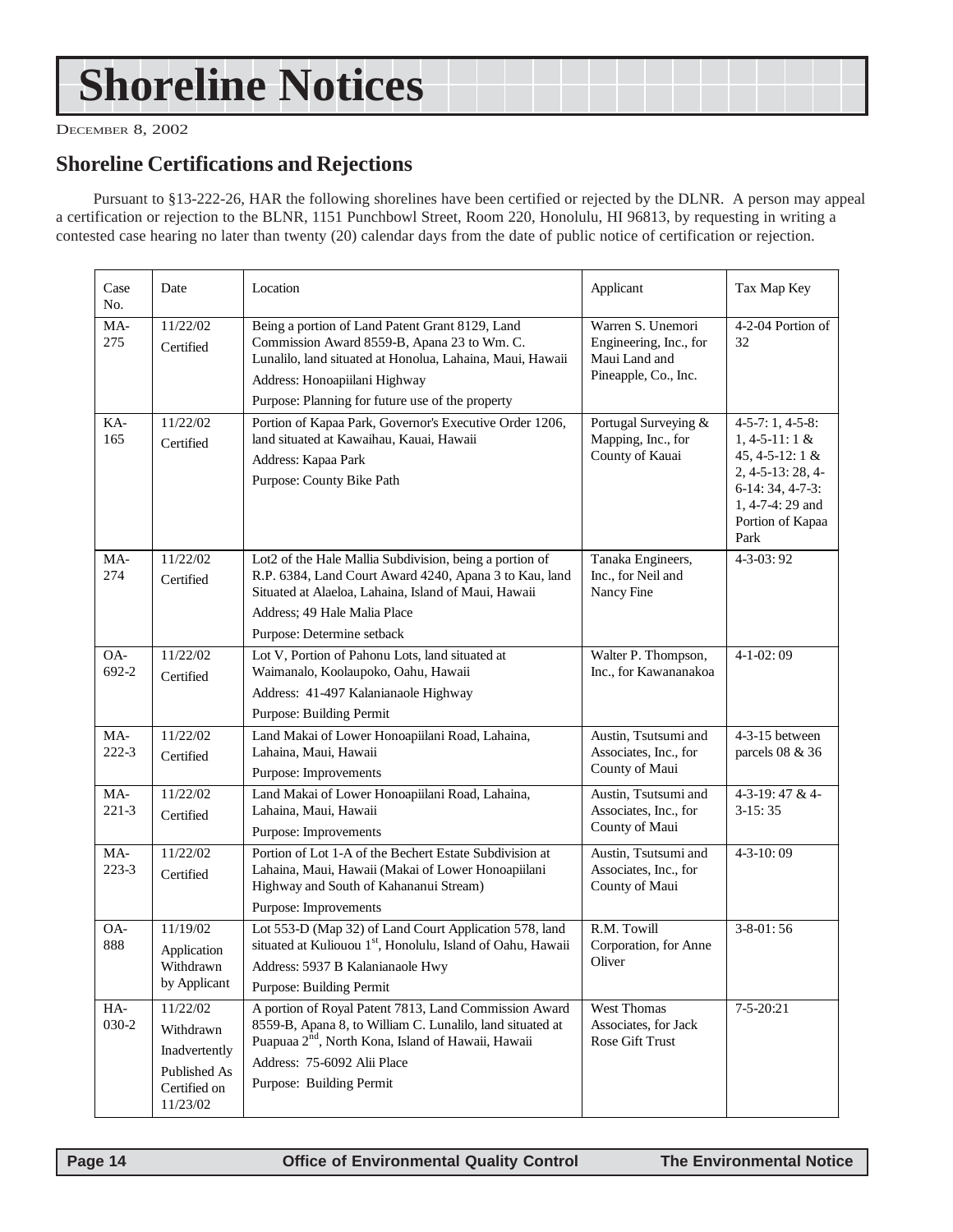## **Pollution Control Permit Applications**

### **Department of Health Permits**

The following is a list of some pollution control permits currently being reviewed by the State Department of Health. For more information about any of the listed permits, please contact the appropriate branch or office of the Environmental Management Division at 919 Ala Moana Boulevard, Honolulu.

#### **Clean Air Branch**

| Branch<br>Permit Type                                                     | Applicant & Permit<br>Num ber                                                            | Project Location                                                                                                        | Pertinent<br>Date         | Proposed Use                                                                                                                                          |
|---------------------------------------------------------------------------|------------------------------------------------------------------------------------------|-------------------------------------------------------------------------------------------------------------------------|---------------------------|-------------------------------------------------------------------------------------------------------------------------------------------------------|
| Clean Air Branch.<br>$586 - 4200$ ,<br>Temporary Covered<br>Source Permit | Keauhou Kona<br>Construction<br>Corporation<br>$CSP 0504 - 01 - CT$<br>(Modification)    | Various Temporary Sites,<br>State of Hawaii<br>Initial Location: Nanea Golf<br>Course, Kaupulehu, North<br>Kona, Hawaii | $Is u \in d:$<br>11/12/02 | 380 TPH Portable Crushing<br>and Processing Plants                                                                                                    |
| Clean Air Branch.<br>$586 - 4200$ ,<br>Temporary Covered<br>Source Permit | Tajiri Lumber, Ltd.<br>$CSP 0446 - 02 - CT$                                              | Various Temporary Sites,<br>State of Hawaii<br>Initial Location: Fort Shafter<br>Flats, Honolulu, Oahu                  | $Is ue d:$<br>11/14/02    | 270 TPH Mobile Crushing<br>Plant with 163 Hp Diesel<br>Engine                                                                                         |
| Clean Air Branch,<br>586-4200, Covered<br>Source Permit                   | Hawaii Electric<br>Light Company, Inc.<br>$CSP 0235 - 01 - C$                            | UTM Coordinates:<br>$286.6 \text{ km} \text{ E}.$<br>2172.3 km N, Zone 5, Keaau,<br>Hawaii                              | $Is ue d:$<br>11/15/02    | One (1) 20 MW Combustion<br>Turbine with a 600 kW<br>Diesel Engine Generator, and<br>One (1) 15.5 MW Boiler<br>with a Multi-Cyclone Dust<br>Collector |
| Clean Air Branch.<br>586-4200, Covered<br>Source Permit                   | U.S. Navy,<br>Navy Region Hawaii<br>Public Works Center<br>CSP 0113-01-C<br>(Rene w a l) | Waiawa Water Pumping<br>Station, Pearl City, Oahu                                                                       | $Is u \in d:$<br>11/15/02 | One $(1)$ 2.0 MW Combustion<br>Turbine                                                                                                                |
| Clean Air Branch,<br>586-4200, Covered<br>Source Permit                   | Maui Electric<br>Company, Ltd.<br>$CSP 0030 - 06 - C$<br>$($ Renewal $)$                 | M iki Basin Generating<br>Station, Miki Basin, Lanai                                                                    | $Is ue d:$<br>11/19/02    | Eight (8) D iesel Engine<br>Generators                                                                                                                |
| Clean Air Branch,<br>$586 - 4200$ ,<br>Noncovered Source<br>Perm it       | Hawaiian Research,<br>Ltd.<br>NSP 0469-01-N<br>$(A \text{ mendment})$                    | Kawailoa Drive, Haleiwa,<br>Oahu                                                                                        | $Is ue d:$<br>11/20/02    | Grain Processing Facility                                                                                                                             |

#### **Safe Drinking Water Branch**

| Branch &<br>Permit Type                                       | Applicant & Permit Number                  | <b>Project Location</b>                                                                                | Pertinent<br>Dates | <b>Proposed Use</b>                                             |
|---------------------------------------------------------------|--------------------------------------------|--------------------------------------------------------------------------------------------------------|--------------------|-----------------------------------------------------------------|
| Safe Drinking Water<br>Branch, 586-4258,<br><b>UIC Permit</b> | BEI, LLC and BEI Hawaii<br>UH-1253         | Brewer Environmental Industries (BEI), LLC<br>60 Kuhio Road, Hilo                                      | n/a                | Permit renewal of 2 injection wells for<br>surface drainage.    |
| Safe Drinking Water<br>Branch, 586-4258,<br><b>UIC Permit</b> | PIA - Kona Limited Partnership;<br>UH-2200 | Nanea Golf Course Club House & Parking Lot;<br>Kaupulehu - Mauka of Queen Kaahumanu,<br>TMK 3-7-2-3:12 | tba                | Construction of 2 injection wells for<br>surface drainage.      |
| Safe Drinking Water<br>Branch, 586-4258,<br><b>UIC Permit</b> | Schuler Homes, Inc.<br>UH-2201             | Pualani Estates Subdivision, Phase I<br>Puapuaaiki, Puapuaanui, North Kona<br>3-7-5-17:28 & 29         | n/a                | Construction of 22 injection wells for<br>surface drainage.     |
| Safe Drinking Water<br>Branch, 586-4258,<br><b>UIC Permit</b> | Patricia & Thomas Coulson<br>UO-1950       | <b>Sunset Paradise Apartments</b><br>68-172 Au Street, Waialua                                         | n/a                | Change-of-Operator of 2 injection<br>wells for sewage disposal. |
| Safe Drinking Water<br>Branch, 586-4258,<br><b>UIC Permit</b> | Association of Apartment Owners<br>UO-1799 | Mokuleia Beach Colony<br>68-615 Farrington Highway, Waialua                                            | n/a                | Permit renewal of 14 injection wells<br>for sewage disposal.    |
| Safe Drinking Water<br>Branch, 586-4258,<br><b>UIC Permit</b> | U.S. Department of the Naw<br>UO-1995      | Navy Retention Area at Barbers Point Barbers<br>Point, Kapolei TMK 1-9-1-13:1                          | n/a                | Permit renewal of 173 injection wells<br>for surface drainage.  |

**The Environmental Notice Office of Environmental Quality Control Page 15**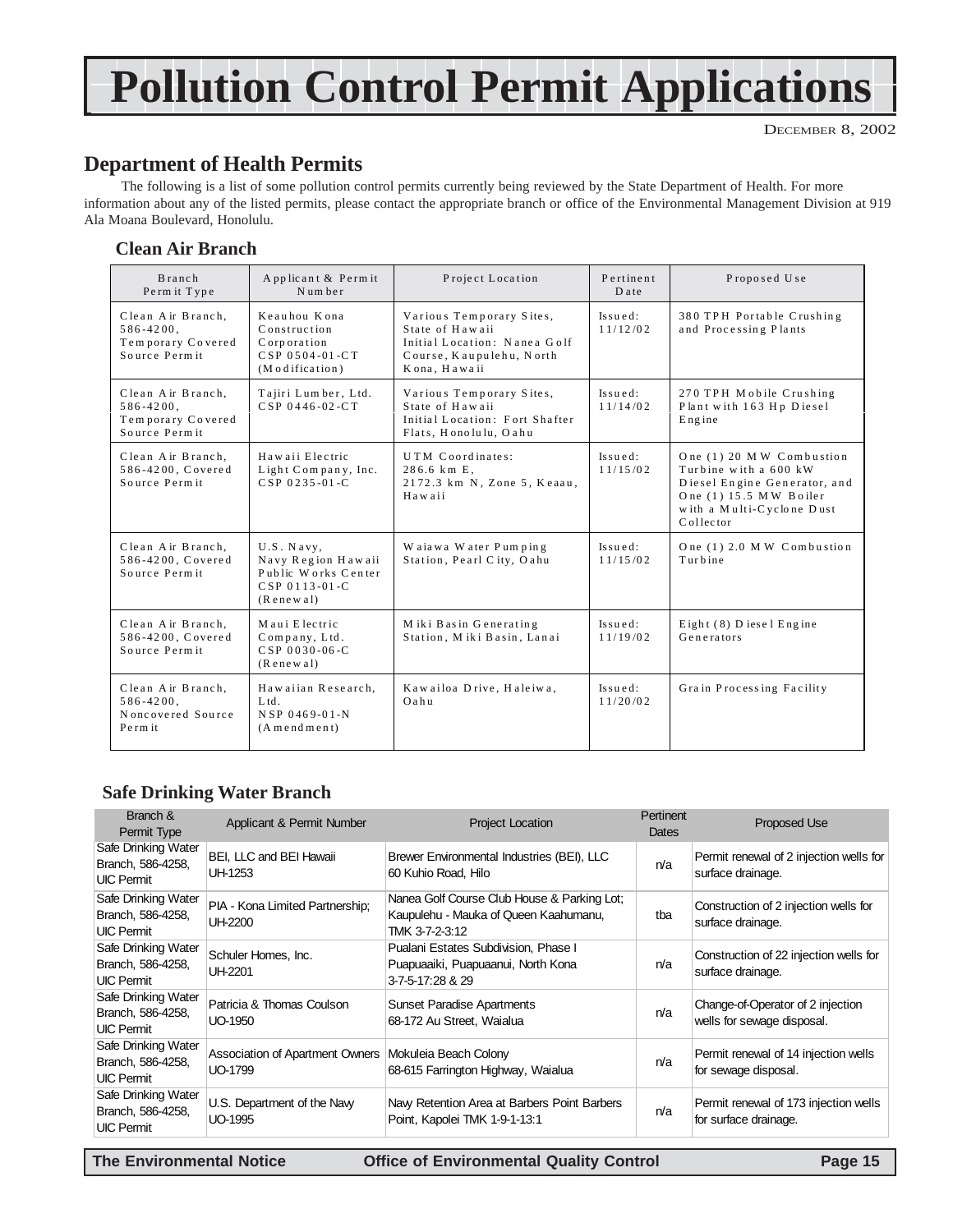## <span id="page-15-0"></span>**Coastal Zone News**

DECEMBER 8, 2002

#### **Special Management Area (SMA) Minor Permits**

Pursuant to Hawai'i Revised Statute (HRS) 205A-30, the following is a list of SMA Minor permits that have been approved or are pending by the respective county/state agency. For more information about any of the listed permits, please contact the appropriate county/ state Planning Department. City & County of Honolulu (523-4131); Hawai'i County (961-8288); Kaua'i County (241-6677); Maui County (270-7735); Kakaako (587-2878).

| <b>Location (TMK)</b>                | <b>Description (File No.)</b>                    | <b>Applicant/Agent</b>                |  |
|--------------------------------------|--------------------------------------------------|---------------------------------------|--|
| Hawaii: (1-5-31: 60)                 | Bed & breakfast operation (SMAA 02-43)           | Gretchen Delaney                      |  |
| Honolulu: (2-6-8: 34)                | Two new kiosks - \$81,000 (2002/SMA-53)          | Hilton Hawn Village Beach Resort and  |  |
|                                      |                                                  | Spa                                   |  |
| Honolulu: (3-1-32: 4)                | Utility installation (2002/SMA-56)               | Verizon Wireless / Mike Beason        |  |
| Honolulu: (8-4-4: 6)                 | Utility installation (2002/SMA-47)               | AT&T Wireless Services, Inc. / Kusao  |  |
|                                      |                                                  | and Kurahashi, Inc.                   |  |
| Maui: Kihei (3-8-13-14)              | Equipment shelter (SM2 20020151)                 | Verizon Wireless                      |  |
| Maui: Kahana (4-3-9-2)               | Office addition (SM2 20020166)                   | Watson, Beverly                       |  |
| Maui: Huelo (2-9-2-33)               | Huelo Hillside Subdivision (SM2 20020167)        | <b>Stephen Fulton</b>                 |  |
| Maui: Sprecklesville (3-8-2-<br>117) | Landscape burm (SM2 20020168)                    | Ross, Alice Kathy                     |  |
| Maui: Wailea (2-1-23-1)              | Grading (SM2 20020169)                           | Lucky Seven Dev., LLC                 |  |
| Maui: Kahului (3-7-9-13)             | Interior alterations (SM2 20020170)              | Riecke Sunnland Kono Architects, Ltd. |  |
| Maui: Wailuku (3-3-1-1)              | Remove pipe bollards (SM2 20020171)              | Williams, Robin                       |  |
| Maui: Kihei (2-2-24-21)              | Tents (SM2 20020172)                             | Garraway, Brian                       |  |
| Maui: Lahaina (4-4-13-8)             | Spa & Fitness center (SM2 20020173)              | HRM/BRE Maui, LLC                     |  |
| Maui: Kihei (2-2-23-7)               | Walkway addition (SM2 20020174)                  | Silversword Engineering, Inc.         |  |
| Maui: Kihei (3-9-55-17)              | Workshop additions (SM2 20020175)                | Fulton, Terry & Elizabeth             |  |
| Maui: Kihei (3-9-30-16)              | Craft fair (SM2 20020176)                        | Maui's Best Gift and Craft Fair       |  |
| Maui: Haiku (2-7-6-20)               | Subdivision (SM2 20020178)                       | Linda Taylor Engineering Inc.         |  |
| Maui: Paia (3-8-2-26 & 50)           | Consolidation (SMX 20020615) Pending             | Newcomer, Lee Land Surveyors, Inc.    |  |
| Maui: Lahaina (4-5-4-59)             | Ohana (SMX 20020616) Pending                     | Ala Moana Maui LLC                    |  |
| Maui: Lahaina (4-5-4-9)              | Ohana (SMX 20020617) Pending                     | Ala Moana Maui LLC                    |  |
| Maui: Lahaina (4-3-3-15)             | Repair Seawall (SMX 20020618) Pending            | <b>Pitzer Built Construction</b>      |  |
| Maui: Lahaina (4-6-28-51)            | Wall & lanai extension (SMX 20020619)<br>Pending | Loberg, Ted & Leigh, Mary Ann         |  |
| Maui: Haiku (2-7-13-32)              | Residence (SMX 20020620) Pending                 | Webb Construction & Bldg Supply Inc.  |  |
| Maui: Lahaina (4-3-8-76)             | Addition (SMX 20020622) Pending                  | Santos, Josta J                       |  |
| Maui: Huelo (2-9-2-11, 17,           | Underground utility (SMX 20020627)               | Wayne Arakaki, Engineer, LLC          |  |
| 35)                                  | Pending                                          |                                       |  |
| Maui: Wailea (2-1-23-3)              | Interior alteration (SMX 20020630) Pending       | <b>Island Design Center</b>           |  |
| Maui: Kihei (3-9-1-131)              | Interior alteration (SMX 20020632) Pending       | Withers, Sherry J.                    |  |
| Maui: Paia (2-6-8-26)                | Demolition (SMX 20020633) Pending                | Johnson, James I                      |  |
| Maui: Waihee (3-2-10-21)             | Residence & pool (SMX 20020634) Pending          | Cooper, Martin V.                     |  |
| Maui: Keanae (1-1-3-1)               | Replace sewer (SMX 20020635) Pending             | County Parks & Recreation.            |  |
| Maui: Hana (1-3-9-77)                | Residence (SMX 20020636) Pending                 | Wagner, Nick                          |  |
| Maui: Lahaina (4-4-13-1)             | Transfer switch (SMX 20020638) Pending           | Maui Electric Company, Ltd.           |  |
| Maui: Paia (2-5-5-18)                | MECO Substation (SMX 20020638)                   | Maui Electric Company, Ltd.           |  |
|                                      | Pending                                          |                                       |  |
| Maui: Makena (2-4-6-8)               | Cabana for pool (SMX 20020640) Pending           | Maui Architectural Group              |  |
| Maui: Hana (1-3-2-42)                | Residence (SMX 20020642) Pending                 | Bryce, Karen                          |  |
| Maui: Lahaina (4-5-12-5)             | Renovations (SMX 20020644) Pending               | Klask, Stanford                       |  |
| Maui: Haiku (2-9-5-49)               | Additions (SMX 20020645) Pending                 | Wagner, Nick                          |  |
| Maui: Paia (3-5-2-26)                | Roof repairs (SMX 20020646) Pending              | Ruben, Michael                        |  |
| Maui: Kihei (3-69-2-125)             | Concrete pads (SMX 20020647) Pending             | Maui Electric Company, Ltd.           |  |
| Maui: Haiku (2-8-3-6)                | Construct well (SMX 20020648) Pending            | Serle, Ronald                         |  |
| Maui: Huelo (2-9-7-69)               | Addition (SMX 20020649) Pending                  | Story, Robert C.                      |  |
| Maui: Kihei (3-9-48-77)              | Addition (SMX 20020650) Pending                  | Ordonez, Mario                        |  |
| Maui: Haiku (2-7-6-39)               | Residence (SMX 20020651) Pending                 | Pau Pono Construction                 |  |
| Maui: Wailuku (3-2-15-48)            | Addition (SMX 20020652) Pending                  | Pascual, Audie R/ Emma R.             |  |
| Maui: Lahaina (4-3-5-29)             | Alterations (SMX 20020653) Pending               | Krekow, Gordon & Kathryn              |  |

 **Page 16 Control Control Control Control Page 16 Control Page 16 Control Page 16 Control Page 16 Control Page 16 Control Page 16 Control Page 16 Control Page 16 Control Page 16 Control Page 16 Control Page 16 Control Page**